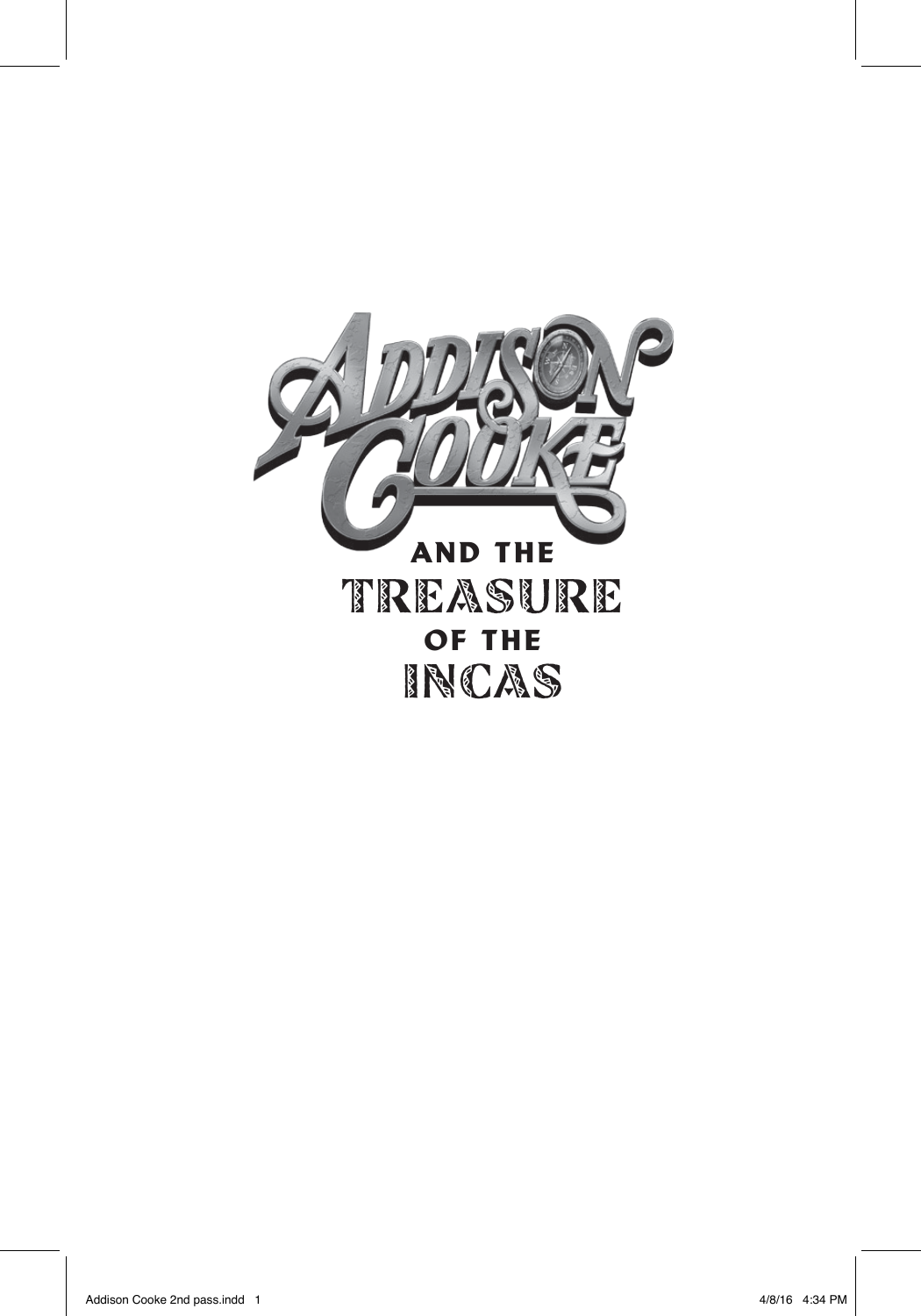## Fear of Heights Chapter One of He



ADDISON COOKE SAT CROSS-LEGGED in the school library, engrossed in an Incan history book. Under the spell of a decent read, Addison could forget meals, forget sleep, and even forget to go to class. He could forget to go to school or, once at school, forget to go home. This was, in fact, the current situation.

The school bell had rung ages ago, and Addison had missed it entirely.

Addison's little sister, Molly, sprinted into the library. She was still wearing soccer cleats and shin guards from intramural practice.

"Addison!" she hissed.

Addison perked up, looked around for the source of the whisper, and spotted his sister.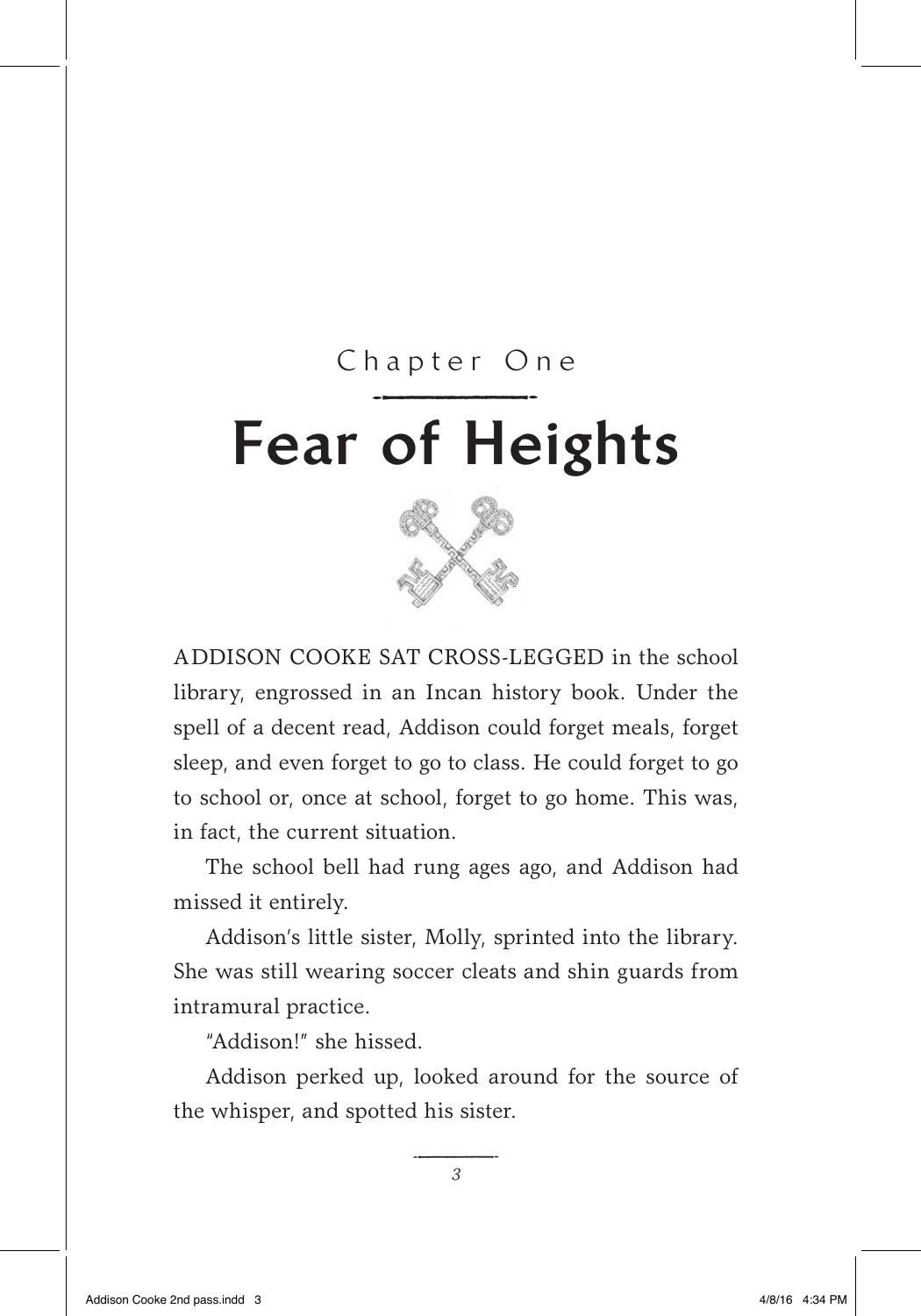"Molly, what are you doing down there?"

"Me? What are you doing on top of the bookshelf?"

Addison was, at present, perched on top of a six-foot bookshelf.

"Overcoming my fear of heights. And reading up on Incan history. It's called multitasking."

Addison, like any seventh grader at Public School 141, sported a tidy uniform: a sharp blazer, power tie, and khaki pants. Never wanting to blend in, he topped off his uniform with a smart Ivy cap perched on his head at a rakish angle.

Molly, a sixth grader, had more than a decade of solid experience with Addison's odd behavior. She was more or less used to it. "I ran to your classroom to find you, but Ms. Johnson said you weren't in class all afternoon."

"I got a nurse's pass."

"But you're not sick."

"Naturally. I got the nurse's pass from Eddie Chang," Addison explained. "He was sick last week. I traded him his nurse's pass for an owl pellet."

"What's an owl pellet?"

"You ask too many questions. You should consider a career in tabloid reporting, or criminal investigation."

"Addison, skipping all these classes could catch up to you."

"I've gotten by so far. Besides, I'm only skipping class to further my education."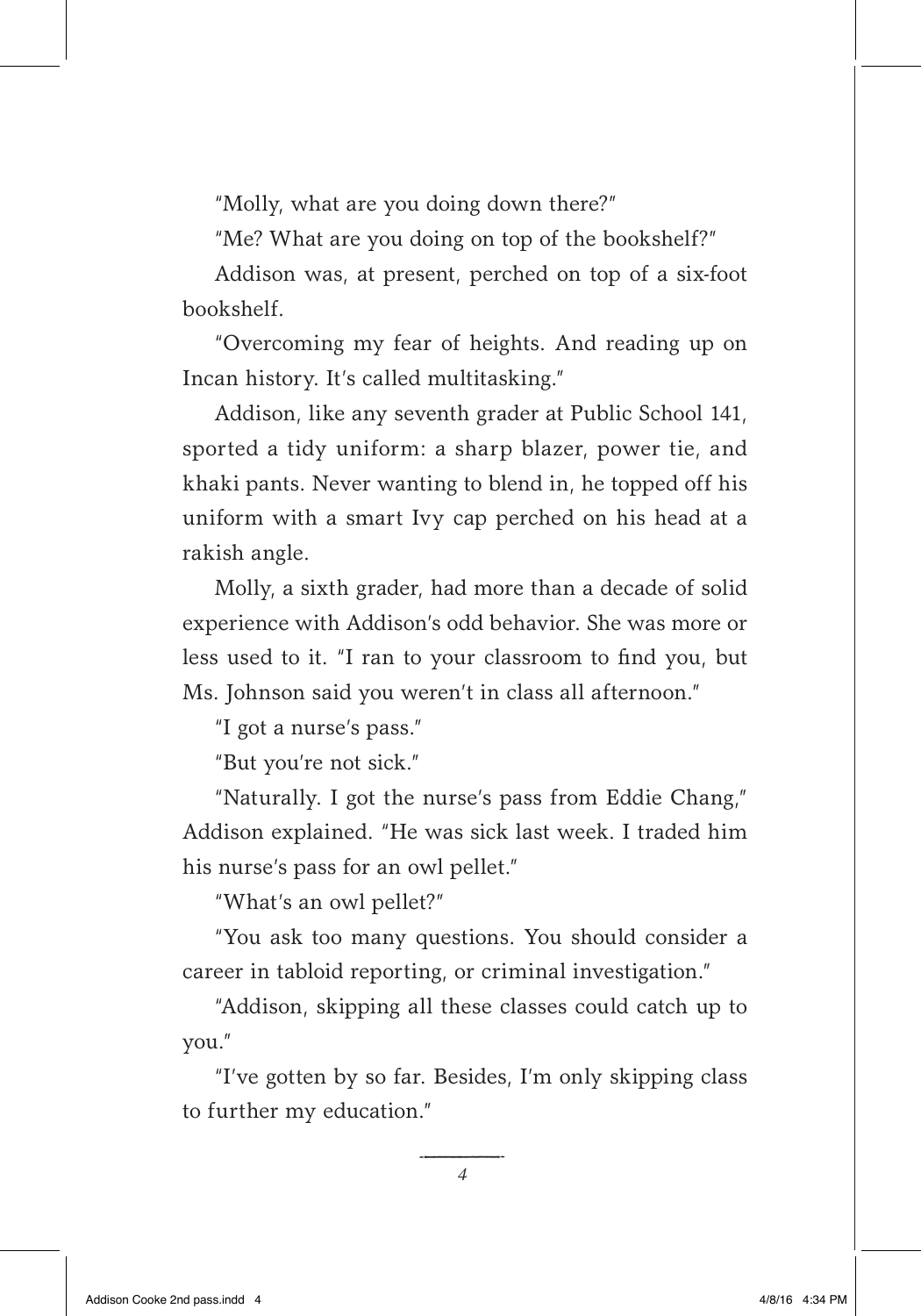Addison Cooke possessed infinite confidence in all things Addison Cooke.

Molly Cooke, however, did not share this same feeling. "Well, hurry up," she said, whispering as loudly as the library allowed. "We have two strikes with Aunt Delia already. If we miss the bus again, she'll kill us!"

Even Addison saw the truth in this. He sighed, gathered his library books into his messenger bag, and began climbing down the tall bookshelf.

"No need to panic, Molly."

"I'm not panicking!"

"Sooner or later, you are going to learn that I have everything under control."

Addison stepped on a loose shelf. It overturned, flipping all the books—and Addison—onto the ground.

He landed hard on his back.

"I'm all right."

Molly looked down at him, knuckles on her hips. "And you're supposed to be a good influence on me."

Addison hurriedly reshelved the books before sprinting after Molly.

......

Addison and Molly burst out of the front doors of PS 141, Theodore Roosevelt Middle School, on the Upper West Side of Manhattan. They watched the last school bus disappear, turning right on 72nd Street toward Central Park.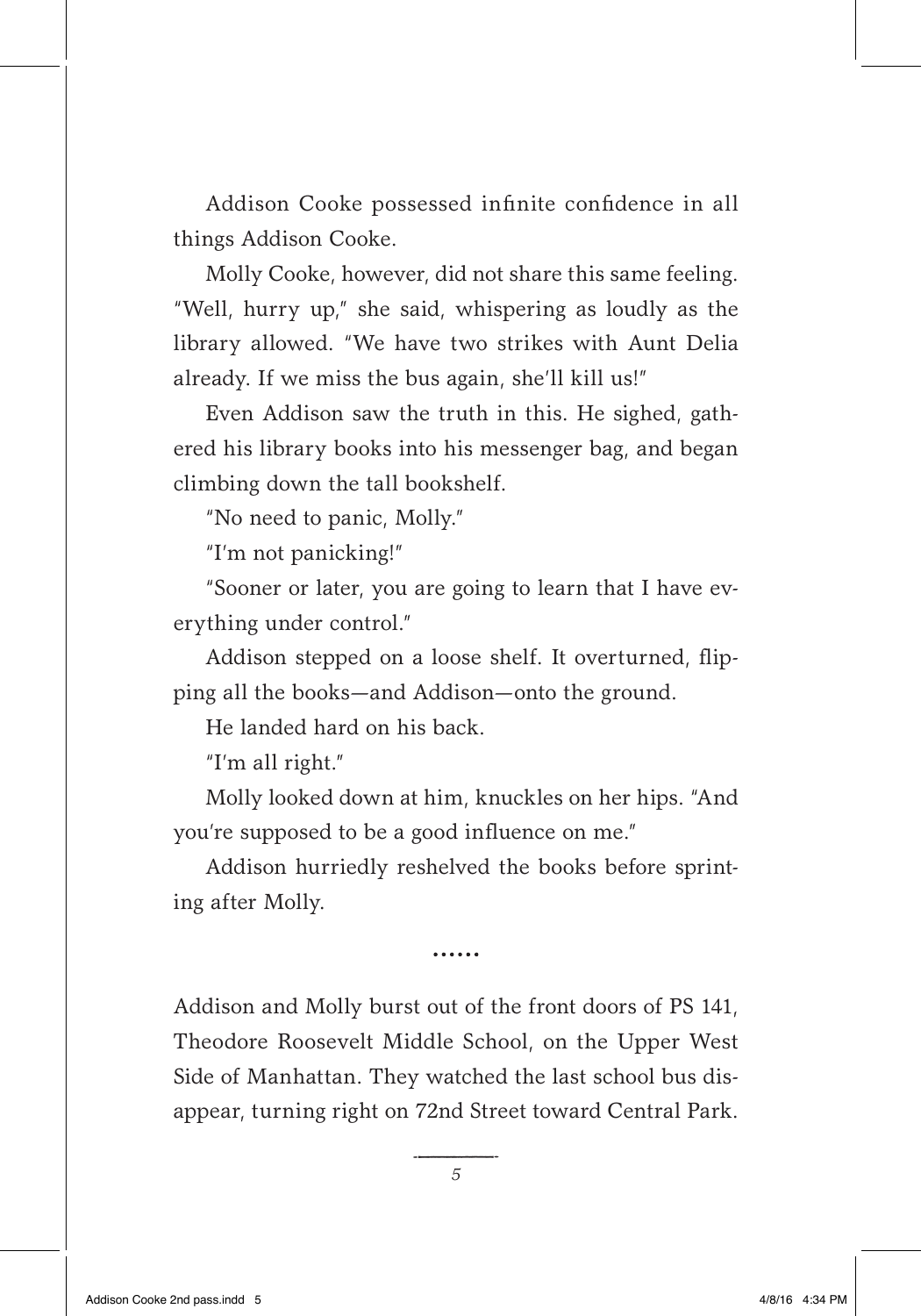"C'mon, Molly. We'll catch them at Columbus Avenue!" "We're supposed to outrun a school bus?"

"I could use the exercise—I skipped PE today. Besides, you already have your running shoes on."

"These are soccer cleats!"

But Addison had already taken off running. Molly chased after him, her cleats clacking like maracas on the pavement.

They dashed past the hot-dog vendor with his rolling cart. Past the cook-fire smells of the pretzel vendor. They sprinted past Mr. Karabidian's ice cream cart.

"Missed the bus again, Addison?" called Mr. Karabidian.

"Time waits for no man," replied Addison as he flew by, "and neither does the bus." Addison put on a fresh burst of speed, now struggling to keep pace with Molly.

"The shortcut!" she called, ducking down a service alley. They bolted along loading docks and leapt over shipping flats, Addison desperate not to lose any of his Incan library books.

Turbaned men reclining on blankets played chess in the shade of the alleyway. Women with machetes shaved ice behind the Thai restaurant. Addison and Molly swept past them with the speed of two scalded squirrels.

They emerged from the alley at full tilt, upsetting a flock of warbling pigeons on Central Park West. "There it is!" Addison called, pointing.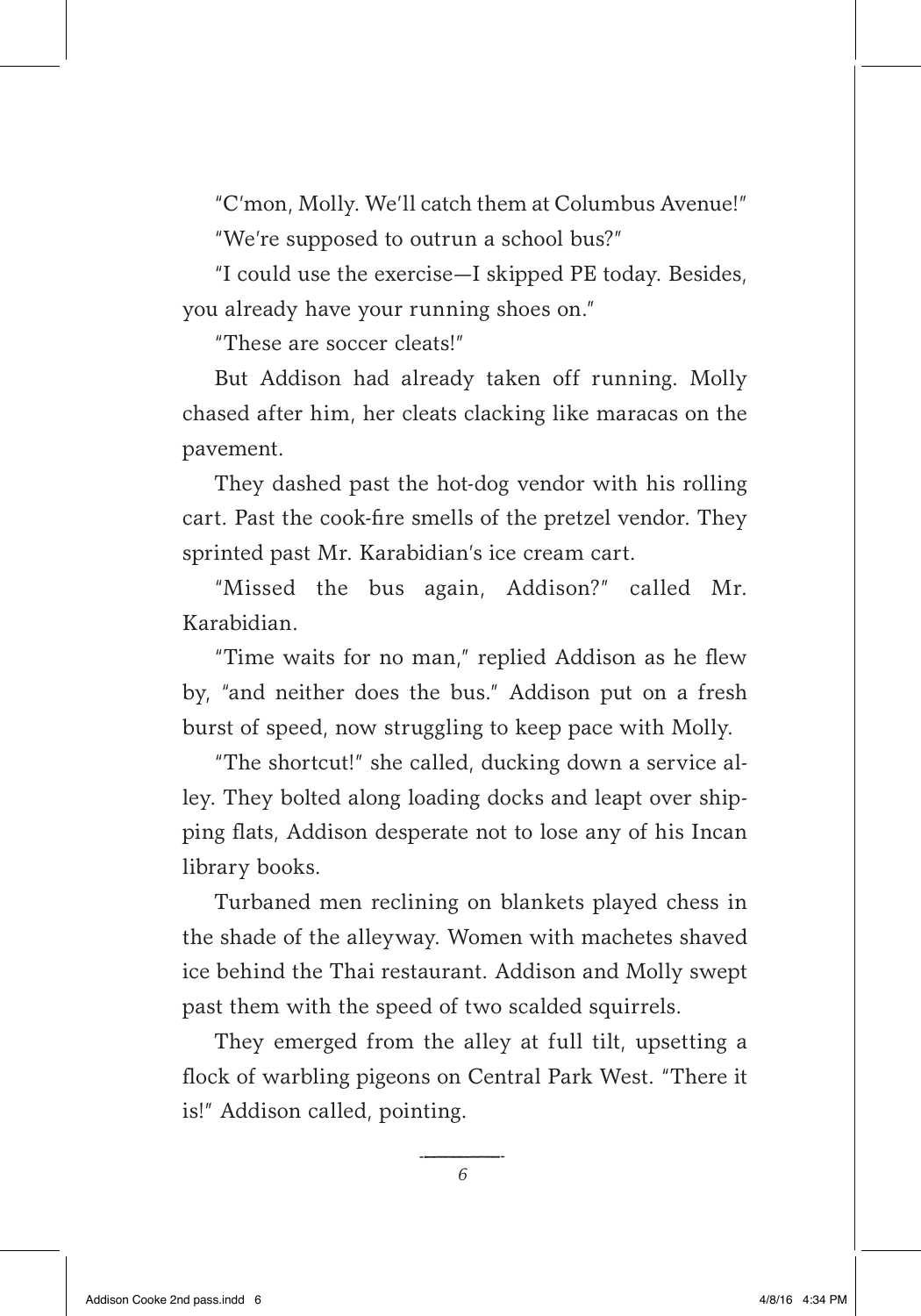Molly watched in dismay as their school bus chugged uptown, passing the 79th Street Transverse. It trundled into the distance, disappearing in the afternoon traffic.

"Great." Molly squatted down to retie her cleats.

"Never fear, young relative. We will catch a taxi."

"We're not allowed to take taxis."

"I'm glad you mentioned that. Because I cannot afford a taxi."

"We've got to hurry. Aunt Delia will be home any minute!"

Addison surveyed the bustling Manhattan street traffic. "The important thing is to remain levelheaded and to make use of one's environment."

"That's two things. And you sound just like Uncle Nigel."

"Thank you." Addison beamed. "You know, the taxi is not the fastest animal in the concrete jungle. That honor belongs to the bike messenger." Addison knew there were few creatures in any jungle more quick, daring, and potentially lethal than a New York City bike messenger. "I will just flag one down."

For Addison, having an idea was the same thing as acting on it. He jumped in front of the speeding path of a passing bike messenger. The cyclist spotted Addison flapping his arms and swerved hard at the last moment, brakes squealing.

"Watch it, kid!" shouted the bike messenger, skidding to a stop.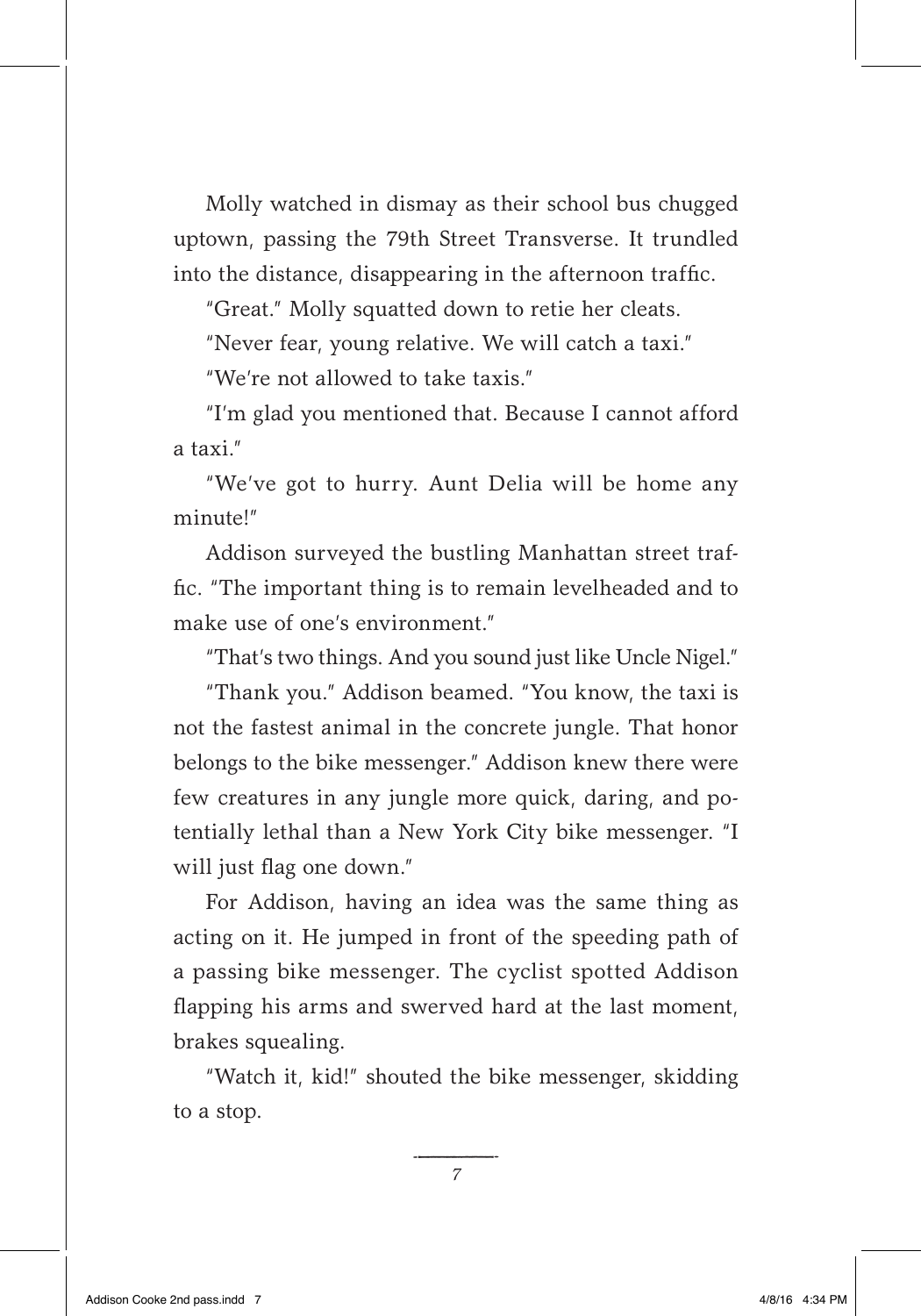"Sir, I apologize, but I require your services."

"You could have gotten me killed!"

"A small price to pay for what is at stake," Addison calmly replied.

"You need a delivery?"

"In a word, yes."

"Got any money?"

"I do."

"I'm listening," said the bike messenger.

"I need you to take me and my sister home."

"I deliver packages, not kids."

"What's the difference?"

The bike messenger considered this question, probably for the first time in his life. "Size, mostly."

"If you take us home, I can pay you when we get there," suggested Addison.

"If you grow wings, I won't need to take you," the bike messenger replied.

"Fair enough." Addison slipped off his school dress shoe and peeled five crumpled one-dollar bills from under his insole. "I keep emergency funds for just such scenarios. How far uptown will five dollars get me?"

"73rd Street," said the bike messenger.

"We're *on* 73rd Street," Addison observed.

"All right, 76th."

"Make it 86th Street, and you've got yourself a deal."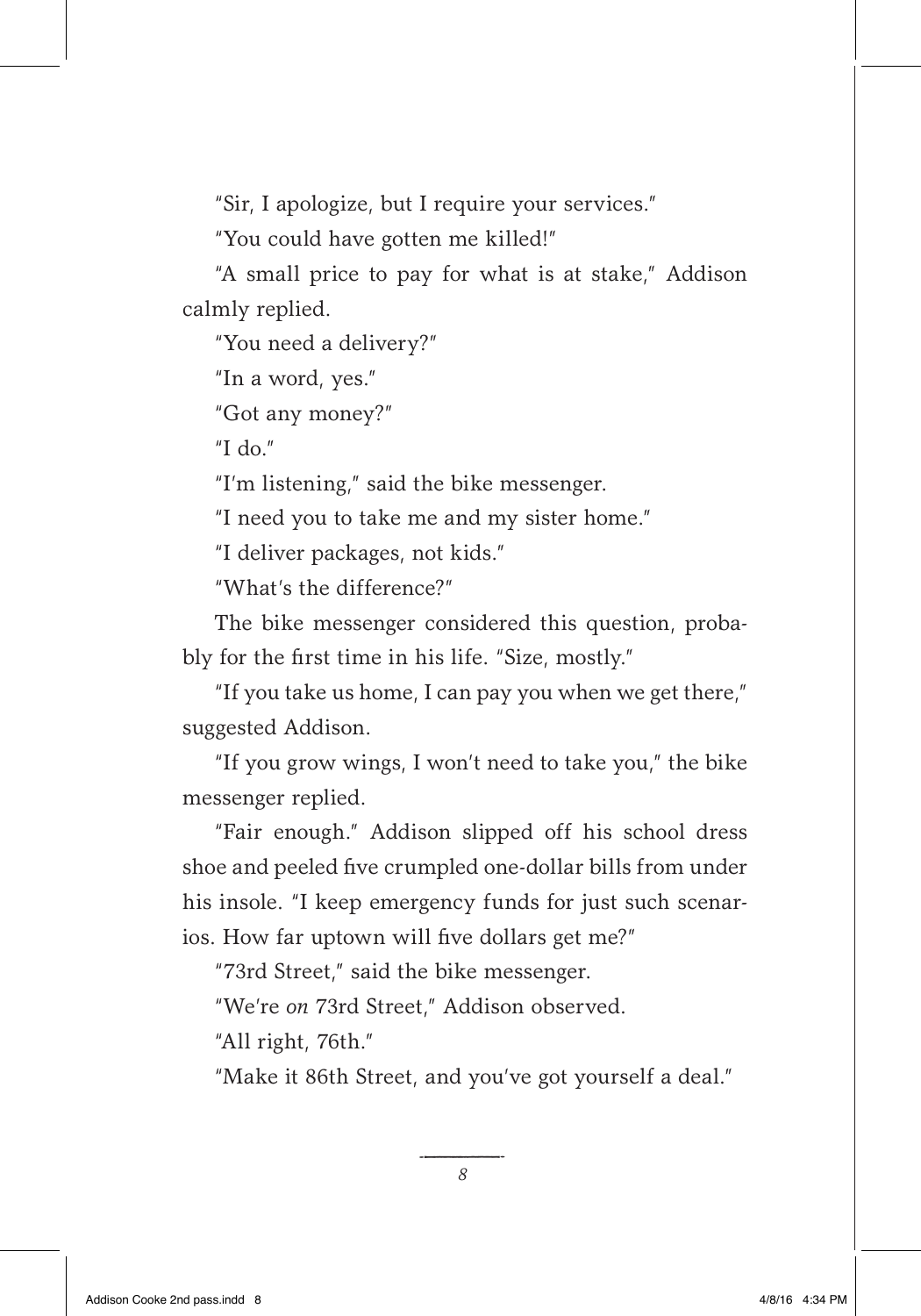"79th and not one inch farther"

"I'll take it."

Addison climbed on the bicycle seat, which was pretty high off the ground for him. Molly balanced her cleats on the rear wheel axle, her hands on Addison's shoulders. The bike messenger rode seatless, huffing and puffing to get the cycle moving.

Soon they careened through the Manhattan streets at breakneck speed. Pedestrians yelped and leapt out of their speeding path. Molly clung to Addison, who clung to the bike messenger. Addison's tie flapped behind him; Molly squinted her eyes in the headwind. They wove through traffic, slicing within inches of passing cars.

"I could get used to this," said Addison.

"We're there," said the bike messenger, squeaking to a stop.

Molly dismounted, looking grateful to be alive. Addison straightened his windblown hair and thanked the bike messenger.

"Truth is, I was going this direction anyway," said the messenger. "But I figured I might as well get paid for it."

"I respect your entrepreneurial spirit," said Addison.

"Kid, here's my card if you ever need anything."

Addison gratefully accepted the bike messenger's business card and offered his own in exchange. In impeccable felt-tipped penmanship, Addison's card read: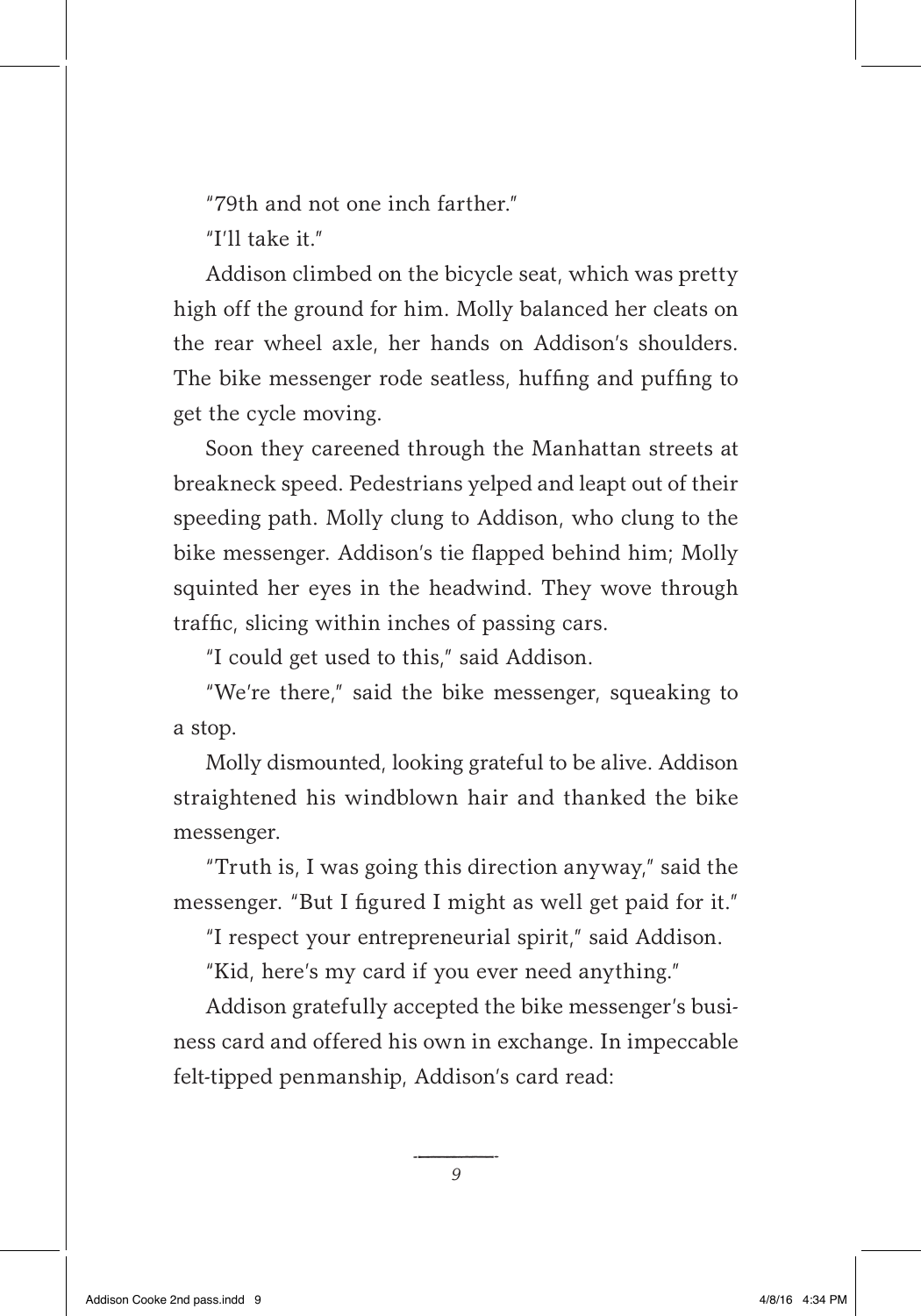

The bike messenger cocked his knuckles to his cap, saluting Addison. He set foot to pedal, ready to cycle north. "Got a tip?"

"Absolutely," Addison replied. "You shouldn't let kids ride without helmets."

. . . . . .

Addison and Molly raced the final seven blocks to their apartment building on West 86th Street. Addison skidded to a halt, his jaw dropped in horror. Aunt Delia was already climbing the front steps of their brownstone apartment building.

"We're so busted!" Molly exclaimed.

"We can't afford another grounding. Let's try the back door."

"Addison—we live on the fifth floor—there is no back door."

"True. But there *is* a fire escape."

Molly and Addison dashed into the back alley, frightening a skulking cat. The siblings clambered on top of the alley Dumpster to reach the wrought-iron rungs of the fire-escape ladder. Addison began climbing.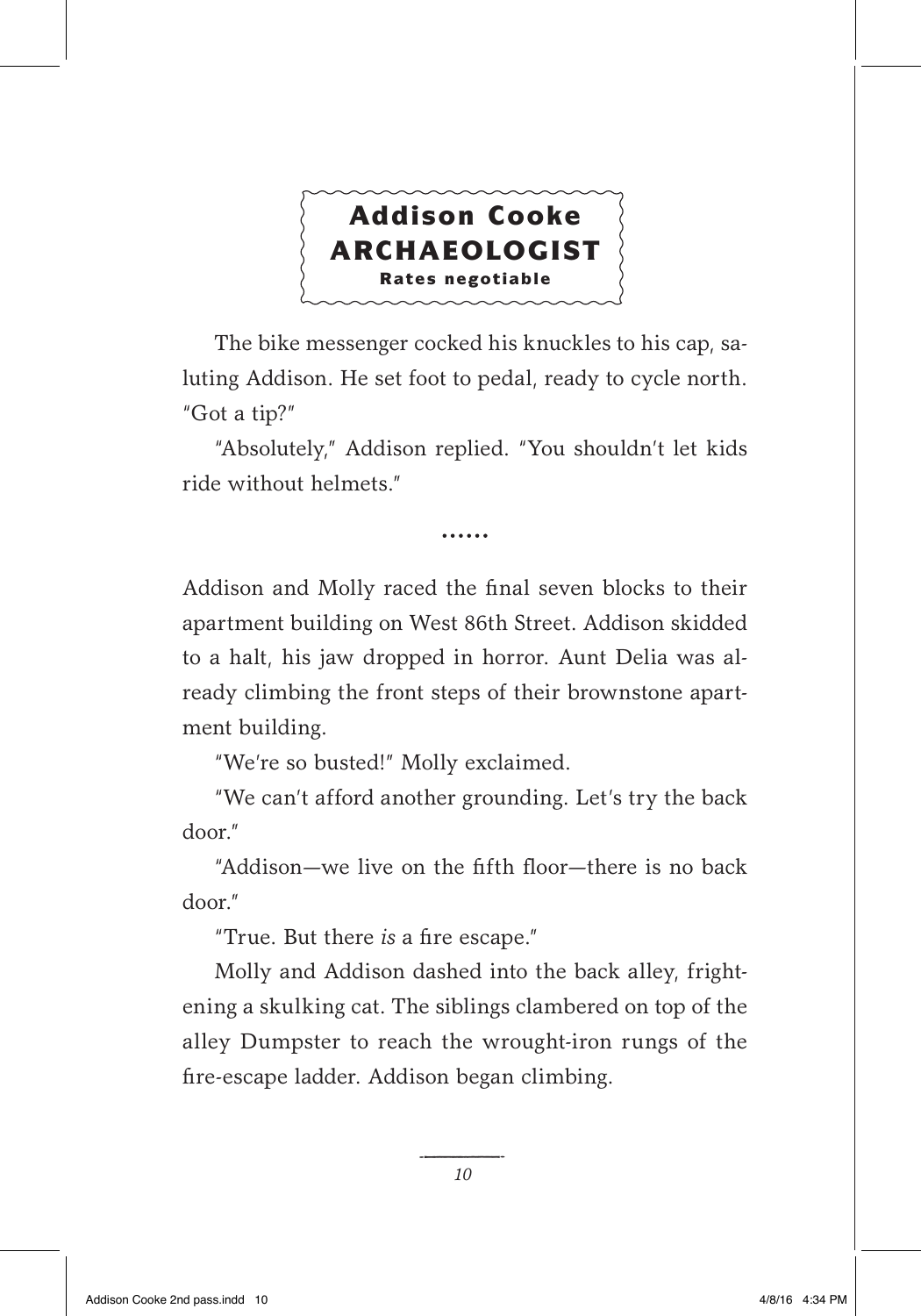"C'mon, hurry up," urged Molly.

Halfway up the ladder, Addison froze. He stared down at the pavement far below, entranced.

"Could you go any slower?"

"Just give me a sec," said Addison.

Molly sighed. "It's your fear of heights, isn't it?" "I'll be fine."

"Let's call for Raj or Eddie. If their windows are open, they'll come out and help you."

"If you shout for them, Aunt Delia will hear you."

Molly caught up to Addison on the ladder. "Just don't look down. Take deep breaths. You'll be okay."

"I don't need help. I'm fine!"

 $"$ Fine"

Addison's legs shook. His heart beat against his ribs like a gorilla rattling the bars of its cage.

"Addison?"

He sighed and shut his eyes, realizing he couldn't possibly climb to the fifth floor. Slowly, Addison climbed back down to the Dumpster, defeated. He carefully lowered himself to the pavement. Feet on solid earth again, Addison took a moment to collect his breath.

"I don't understand it," said Molly. "When are you going to get over this phobia?"

"Forget it. Let's just go in the front door before Aunt Delia calls in the National Guard. We're in deep enough already."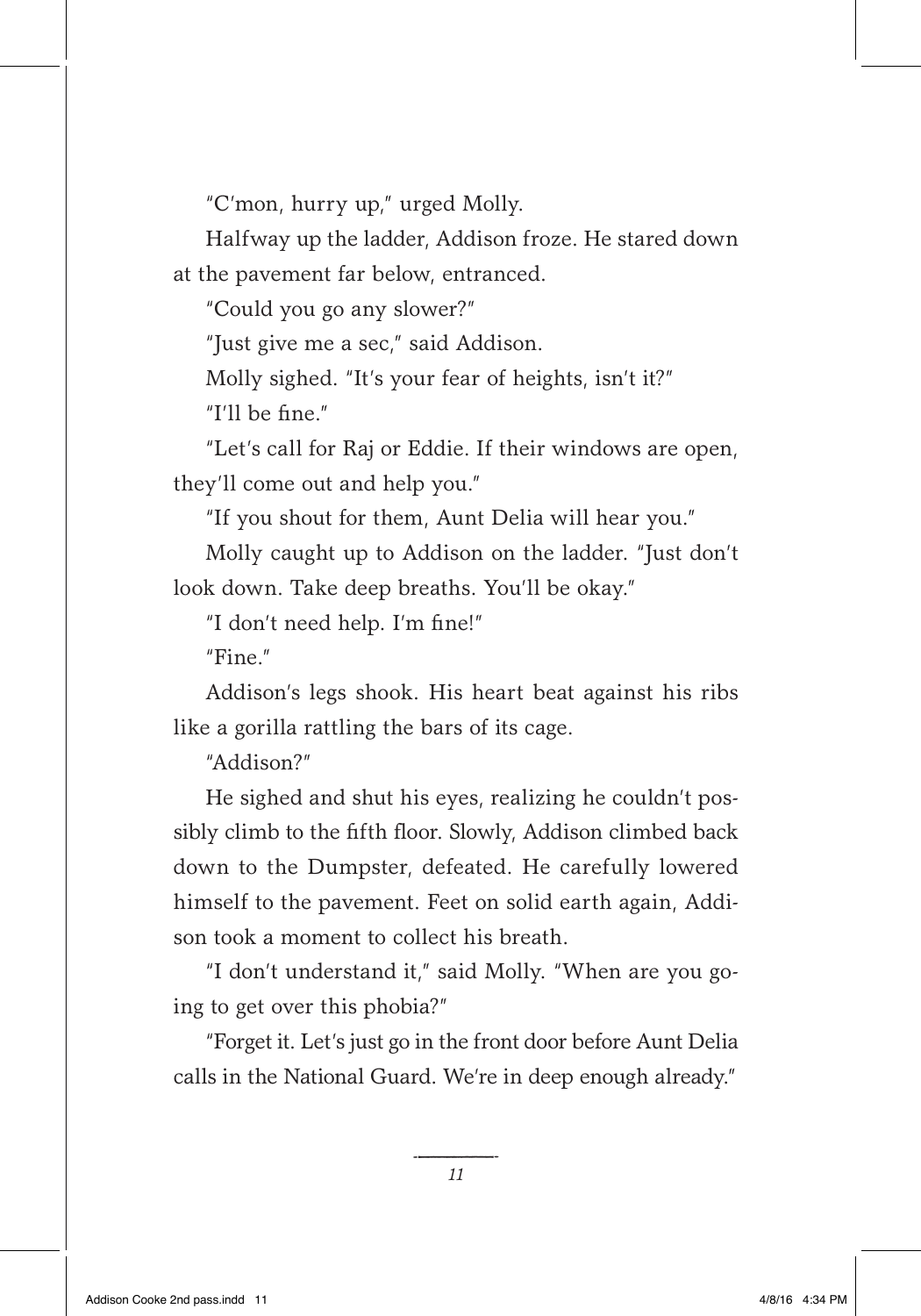Furious with himself, Addison quietly led Molly out of the alleyway.

......

Aunt Delia shook her head back and forth so that her ponytail wagged. She had the frazzled look of a person with three days' worth of work to do and only three hours to do it. She folded her tortoiseshell glasses and set them loudly on the counter.

Addison and Molly stared meekly at the black and white tiles of the kitchen floor.

"Addison, it's like you never *listen*," said Aunt Delia, wringing her hands.

"I do listen. I just never follow instructions," Addison corrected.

Aunt Delia held up one palm, silencing Addison. "I don't want to hear it."

Addison pursed his lips and did his best to hold his peace.

"You're grounded," said Aunt Delia. "Again," she added. "No television, no sleepovers . . ." Aunt Delia wound up for her knockout punch. "And, Addison—no visits to Bruno's Fossil Emporium for a month."

"Oh, c'mon!"

"No lip, Addison. This is about more than following instructions. When you give me your word, I need to know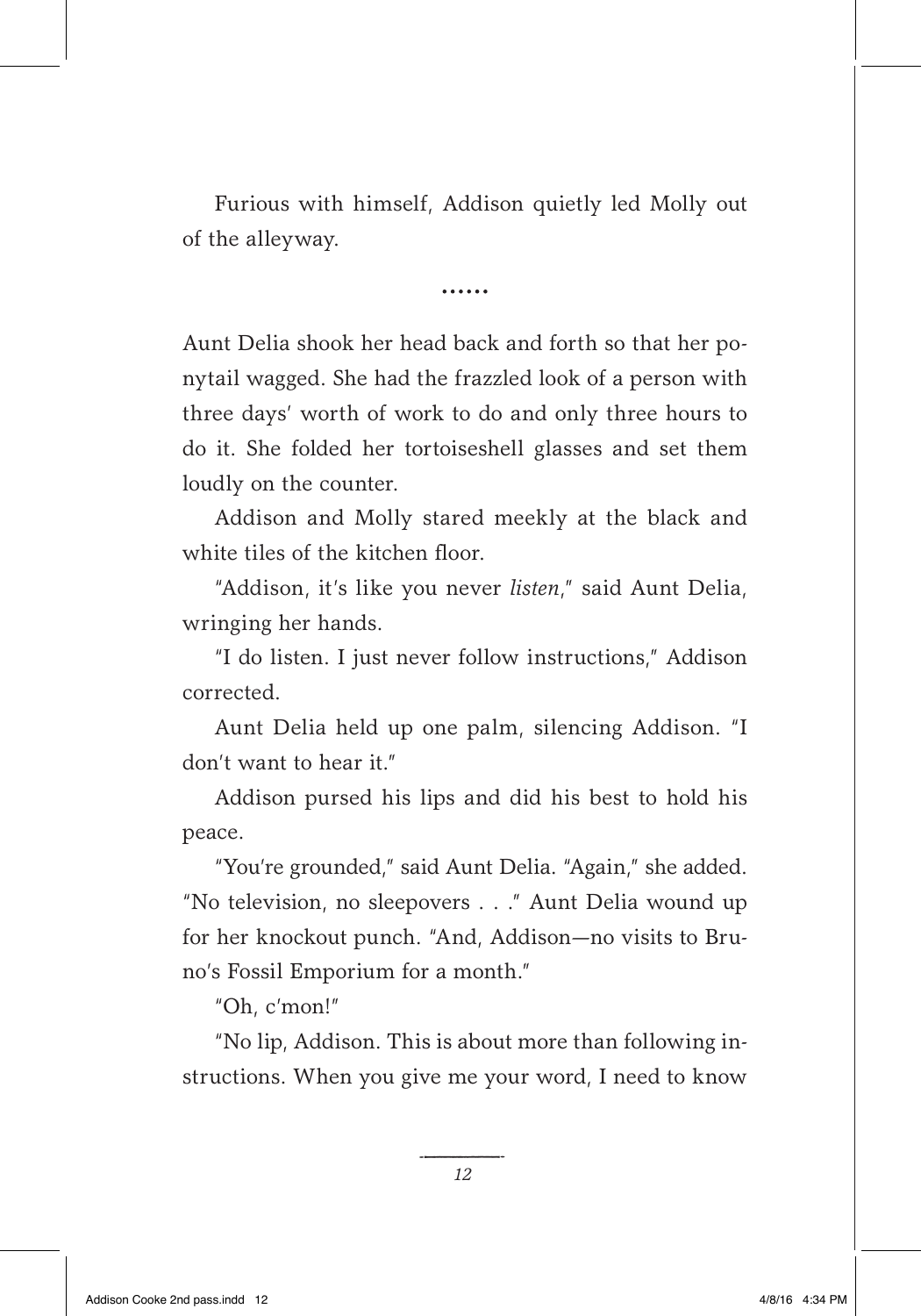I can trust you. You need to start accepting some responsibility. Traveling the city by yourself—what if something had happened to you?"

"I *wish* something would happen to me," Addison blurted out. "School is unimaginably, inconceivably, impossibly boring. You and Uncle Nigel are always leaving the country. Flying to excavations. Seeing the world. If I could leave school, I might actually learn something."

"Is that why you keep getting into trouble? Because your uncle and I have to work?"

"Every time you fly out of the country, you leave Molly and me behind."

"Only during the school year," Aunt Delia countered.

"Well, I'm ready for more. I'm almost thirteen. In some countries, I'd be married by now!"

"Addison missed all his afternoon classes to hide in the library and read about Incan treasure," Molly put in helpfully.

"Molly!" hissed Addison.

"Incan treasure?" cried Aunt Delia.

"Molly wants to get out of here, too. We're tired of being cooped up in school while you and Uncle Nigel trot around the globe."

"Don't drag your sister into this, Addison. Molly—unlike you—has never broken a rule in her life. I refuse to believe she is longing for a life of adventure, when she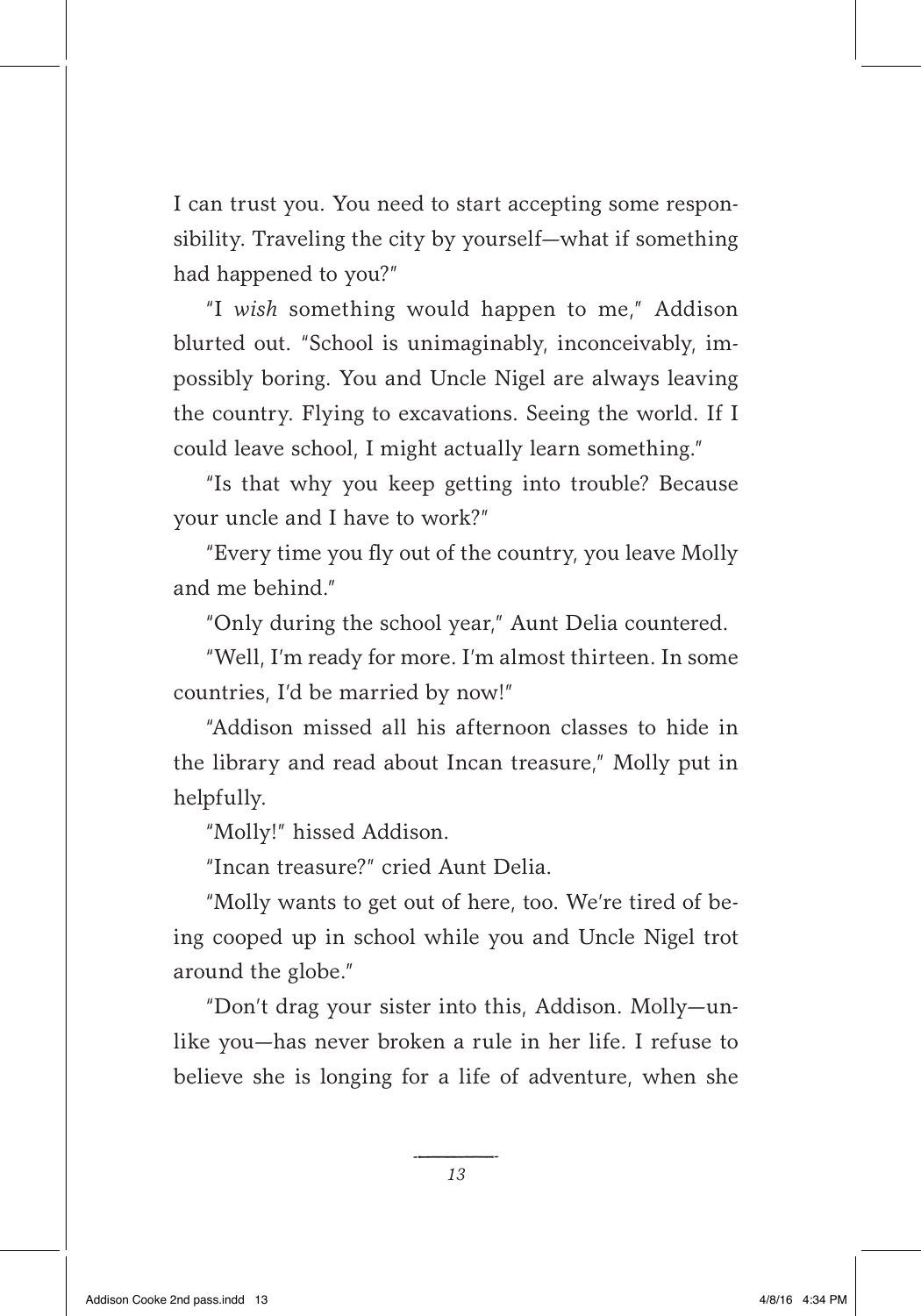can't even take the garbage down to the trash chute by herself<sup>"</sup>

"Can't, or won't?" Addison replied.

Aunt Delia stepped out of her high heels, hung her coat in the closet, and set her briefcase down on the table with a clatter. She took a deep breath and ran a hand across her forehead. "Addison, I will spend more time with you when the museum gets back on its feet. Until then, your uncle and I need to work hard so you and Molly have a roof to eat and food to sleep under."

"I think you got that backward," Molly suggested.

Aunt Delia rubbed the dark bags under her eyes and sighed, exhausted. "Addison, I don't have time to pick you up from after-school detentions. I don't have time for more soul-draining teacher meetings about you getting into trouble with Eddie and Raj."

Aunt Delia took Addison by his wrists and looked him in the eyes. "There is only one of you, and only one of Molly. That makes each of you more rare and valuable than Incan gold. Do you understand why I'm upset?"

Addison nodded.

"I don't make rules just to be mean. I make rules to prevent you from being—I don't know—kidnapped."

Addison nodded again, seeing the sense in this.

"We have to stick together, all right?"

"All right," said Addison. "Stick together. I promise."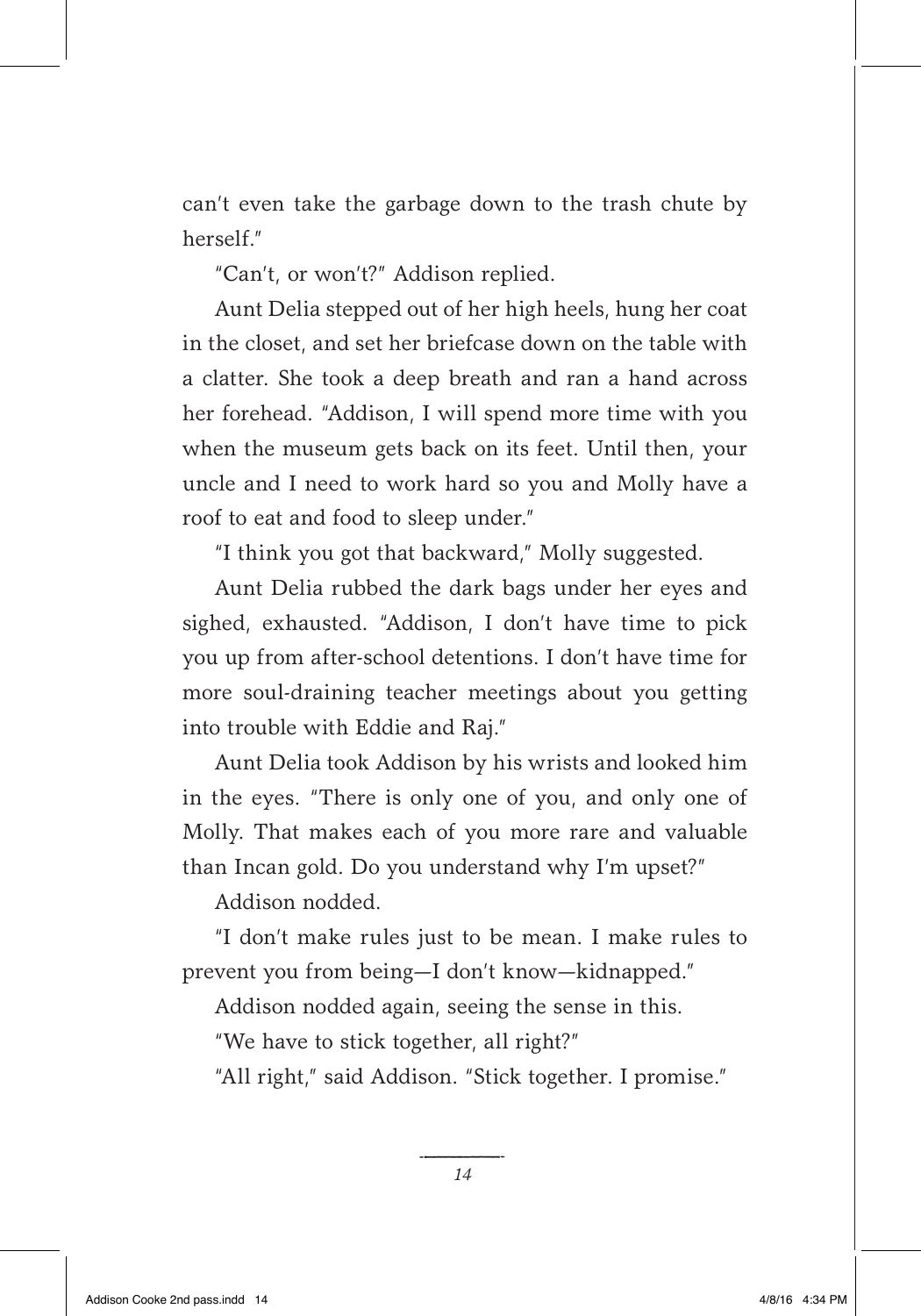Addison and Molly shared a bunk bed in their room of Aunt Delia's two-bedroom apartment. Molly's half of the room was strewn with mismatched socks, grass-stained soccer shorts, and mud-caked sports jerseys. Addison's half of the room was as pristine and immaculate as a NASA science lab.

Roosting pigeons cooed on the window ledge, watching the afternoon descend into night. Rising wind and brooding gray clouds betrayed a gathering storm.

"Why do we have to stay with Uncle Nigel this weekend?" Molly asked.

Addison packed clothes and books into his backpack. "Because Aunt Delia's working."

"But why do we have to stay with Uncle Nigel at the museum?"

"Because Uncle Nigel's working."

"Why are they always working?"

"Like Aunt Delia said—to take care of us."

"By ignoring us?"

"More or less," said Addison.

He carefully packed his microscope and calligraphy pens. He swiped a pocket notebook off his desk and tucked it in his jacket. His notebooks contained sketches of birds and mammals he observed in the park, as well as pressed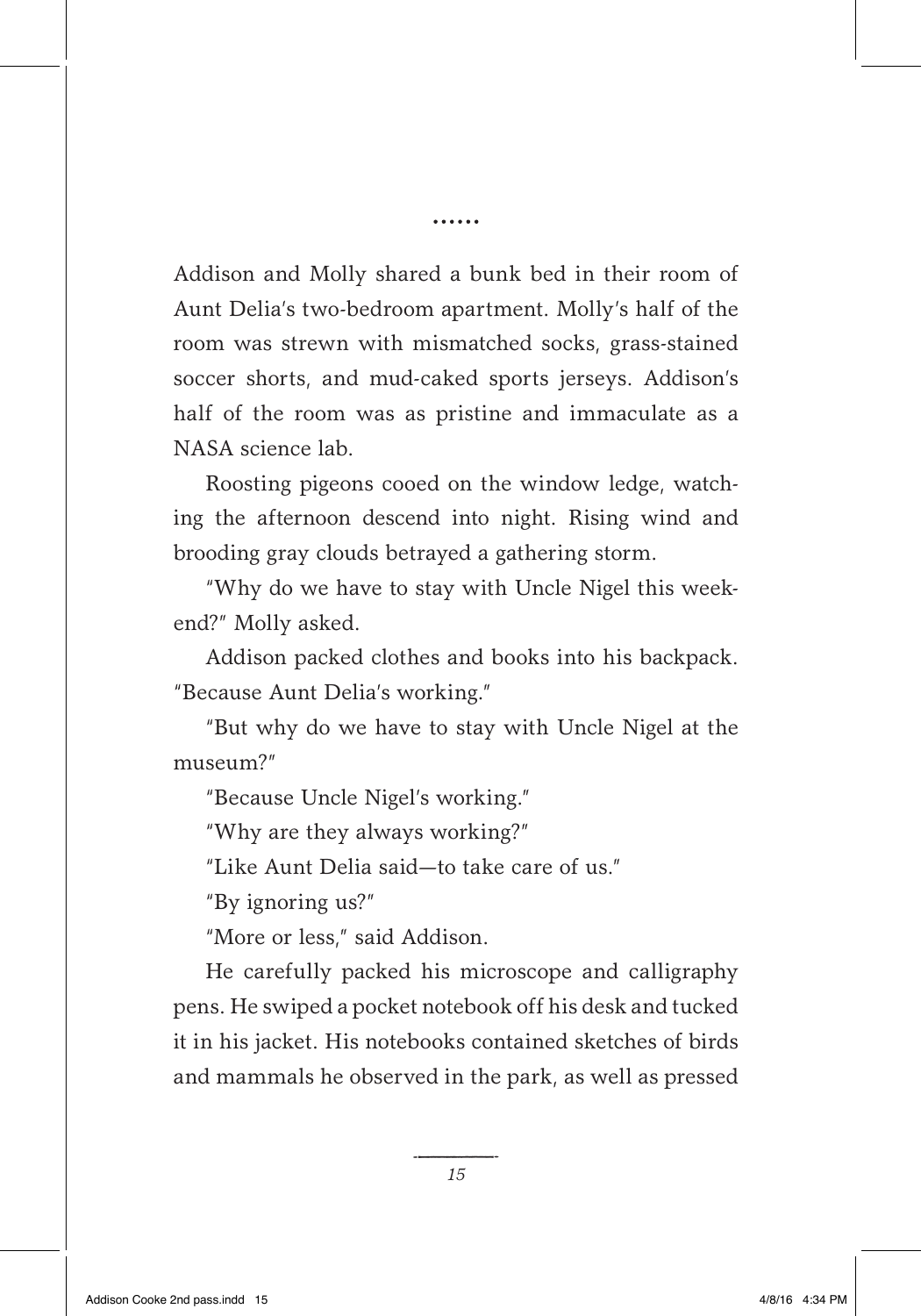leaves and beetles. Addison's uncle always needled him on the first rule of archaeology: record everything.

Molly collected socks from the floor and tossed them across the room, making three-point shots into her laundry hamper. "I don't want them to get divorced. It will be like losing our parents a second time."

"It's just a trial separation." This was not Addison's favorite topic. "We've never counted on adults before. We take care of ourselves, right?"

Molly zipped up her backpack and sat on her bed. "Why is our family so weird?"

"Because being weird is better than being ordinary."

Molly looked at Addison and frowned. She blew a wisp of hair from her eyes. Somehow, there was always one wisp that managed to escape her ponytail.

Addison wedged a few more Incan books into his backpack, struggling to close the zipper. "Listen, Mo. What's the most important thing in the world?"

"Frank's Pizza on 23rd and Lexington."

"True," Addison admitted. "But the second-most important thing is a good attitude. We can't control what happens to us. But we can control how we feel about it."

Molly considered this. Outside, the clouds burst. She looked out at the first rivulets of rain, tracing tracks down the window, dividing the world into pieces. The tapping drops grew to a drumroll, announcing the storm's arrival with a crashing timpani of thunder.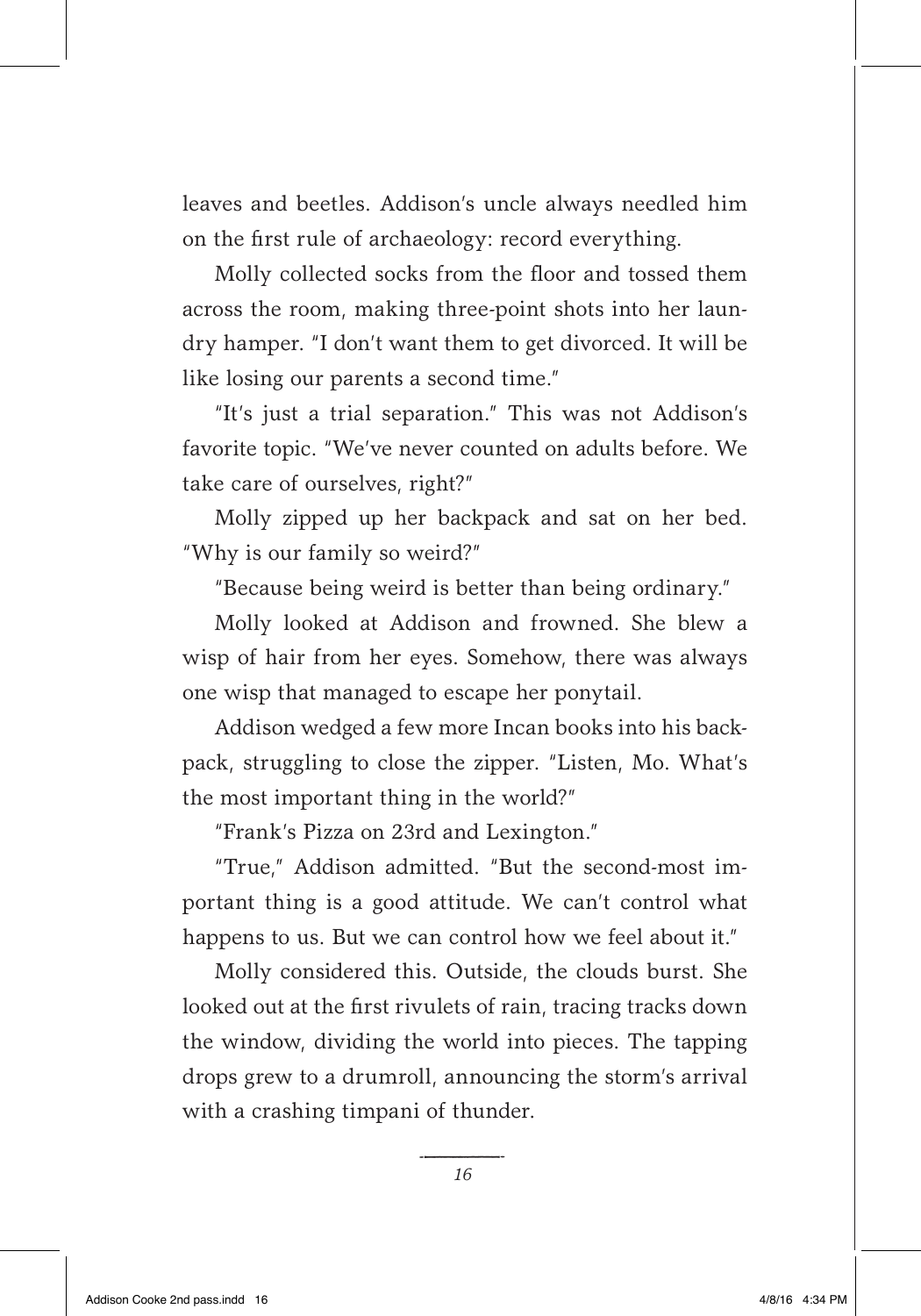## The Legend of Chapter Two Atahualpa



AUNT DELIA DROPPED ADDISON and Molly off in front of the New York Museum of Archaeology. It was a sprawling marble building, backlit by lightning strikes in the glowering night sky. Trees bent under the lash of a whipping wind. Addison and Molly dashed through the heavy raindrops of the growing storm, splashing their way through puddles to the basement entrance.

Aunt Delia and Uncle Nigel were museum curators, so Addison and Molly knew the wooded grounds by heart. They cut through a maze of hedges and ducked under an arched portico. Skimming rainwater from his face, Addison found the basement key hidden in a crack of loose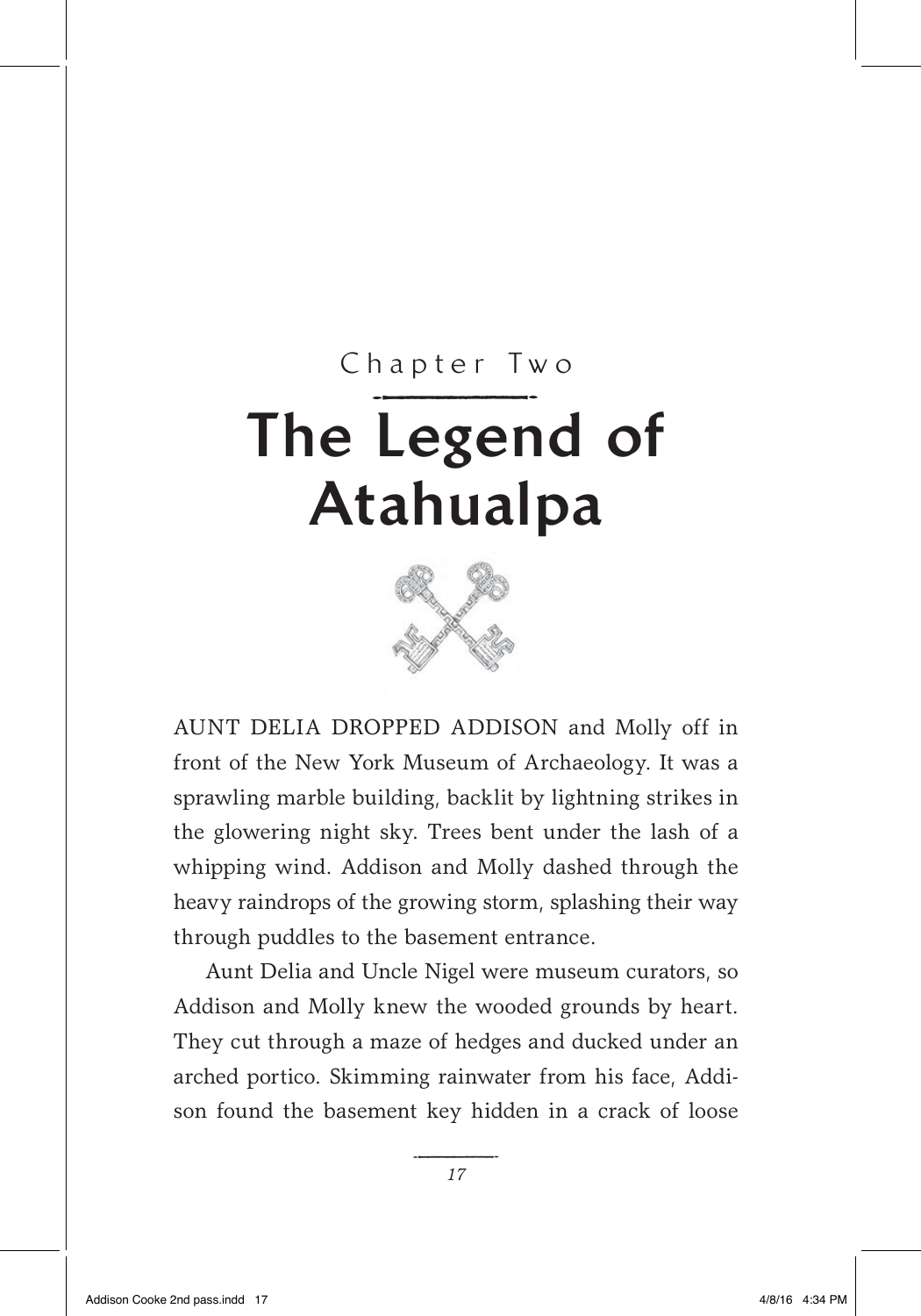mortar. He unlocked the creaking iron door and hauled it open with all his strength. He and Molly slipped inside from the howling rainstorm, the great door booming shut behind them.

The New York Museum of Archaeology was Addison's favorite place in the world. Great echoing halls filled with Egyptian mummies, Mongolian battle armor, a Viking warship, and the eastern wing of an Aztec temple. Deep down in the musty, snaking passageways of the basement archives was a secret underground world the public never saw. A labyrinth of vaults where millions of specimens were filed and stored. This was their uncle's workplace.

Addison and Molly trotted through the dark corridors by feel, listening to the rising thunder rattling the cement walls above. They passed a long hallway crammed with crates of Ice Age bones for the Hall of Paleontology: sabertoothed tiger skulls with teeth curved like Arabian sickle swords, giant sloth femurs heavy as tree limbs, dire wolf claws sharp as switchblades. At last they spotted a light glowing from an office at the end of a dark passage.

"Uncle Nigel, we're here!" Molly called.

......

Professor Nigel Cooke chewed on the stem of his antique calabash pipe, curved like a bull's horn. His eyes gleamed behind polished spectacles as he considered Addison and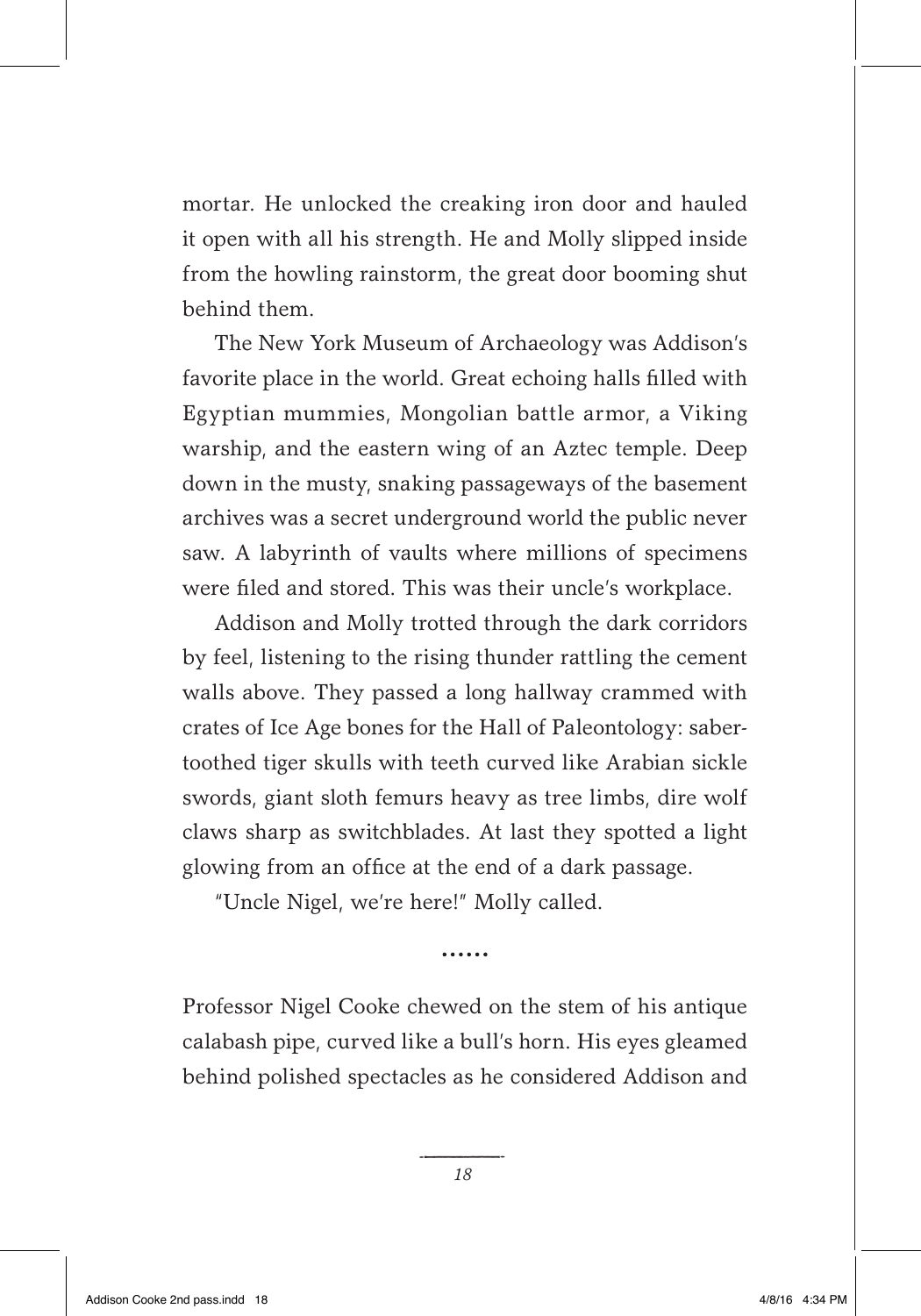Molly. He was the sort of man who knew almost everything about the year 1493, and almost nothing about the year he was currently living in. Today he greeted Addison and Molly in ancient Greek.

## *"Aspádzomai!"*

*"Khaíre,"* said Addison and Molly, heaving aside an elephant tusk so they could sit on the tattered leather couch by the filing cabinet.

*"Ti práttete?"* Uncle Nigel asked.

"Pretty good," said Molly. "Although Addison made us miss the bus again."

"Molly!"

"I bet your aunt was ecstatic." Uncle Nigel laughed gently. Like Addison's father, Uncle Nigel was from Surrey, England. He was Oxford-educated and spoke with a proper British accent. Addison loved his uncle's speech, each word so crisp it was like biting off a piece of fresh celery.

"'Ecstatic' is not the first word I would use to describe Aunt Delia," said Addison.

"Your aunt has a lot to worry about right now," explained Uncle Nigel. "People don't visit museums as often as they used to. So your aunt and I have to work incessantly, like Slinkies on an escalator. If we don't find a great exhibit that will draw visitors back to the museum our funding will be slashed and . . ." Uncle Nigel trailed off. Then, looking hard at Addison and Molly, he seemed to decide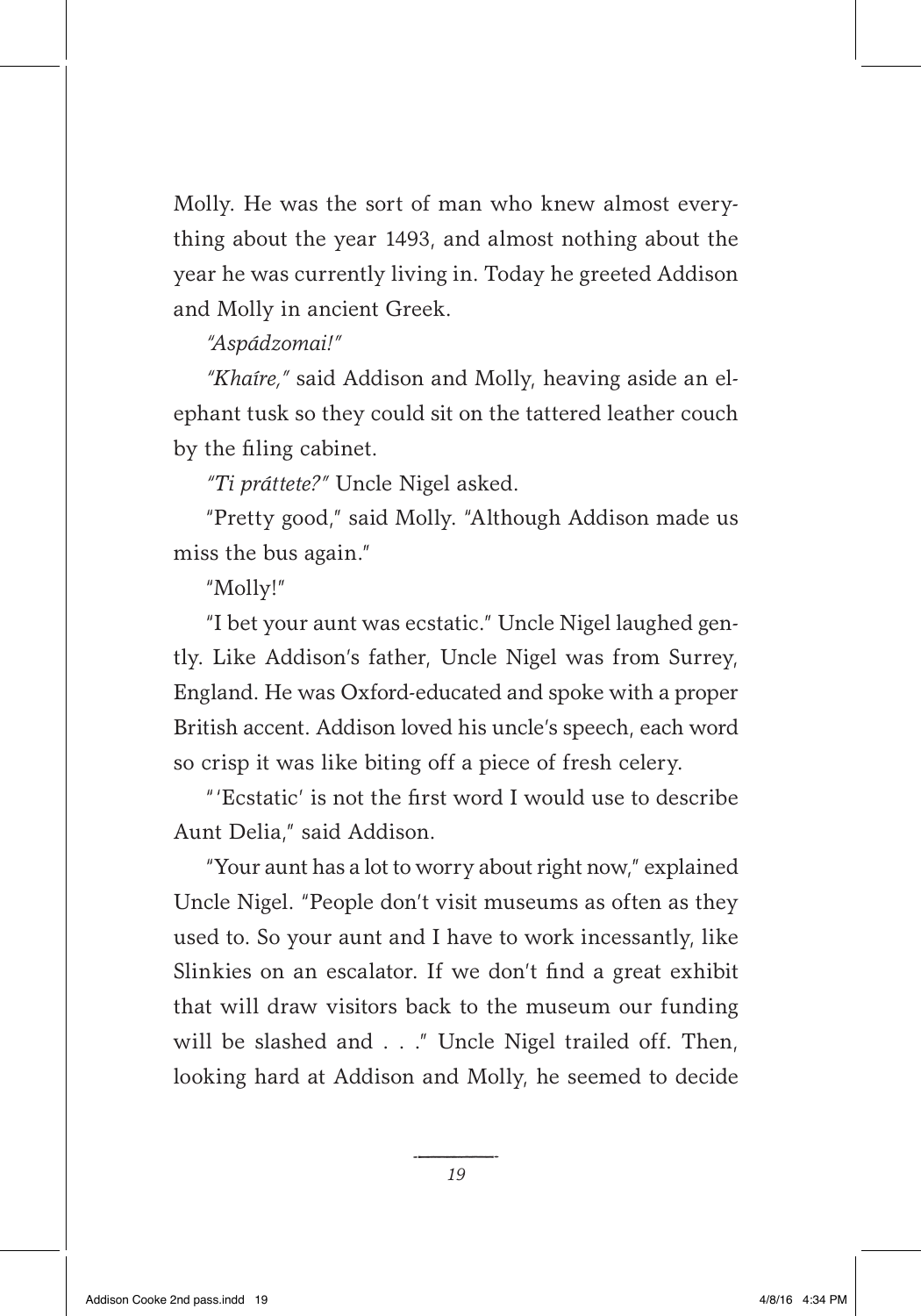that honesty was the best policy. "Well, we could lose our jobs."

Addison and Molly weren't sure how to respond. Molly busied herself picking bits of turf from her cleats. Addison drew in his notebook, sketching the Cherokee headdress he saw draped over the filing cabinet.

"The point is," continued Uncle Nigel, "your aunt is on a short fuse. And you'd be wise to be model children for her until we sail through this rough patch."

"I take your point," said Addison.

"Model children," agreed Molly. A waft of Uncle Nigel's tobacco smoke made her crinkle up her eyes and sneeze loudly.

*"Benedicite!"* said Uncle Nigel, excusing her in Latin.

*"Gratias tibi,"* said Molly, thanking him automatically.

"Well, that's enough serious talk," said Uncle Nigel. "I just returned from a dig in the jungles of Bolivia and found the most improbable relic. An artifact that's not even supposed to exist! I don't suppose you'd like to see it?"

"I don't see why not," said Addison, who could think of nothing better than a strange relic from a distant country.

Uncle Nigel carefully repacked his pipe, using the desk magnifying glass he usually reserved for archeological specimens. As a professor he was absentminded in many tasks, but packing a pipe he treated with surgical precision. "You're familiar with Incan history?"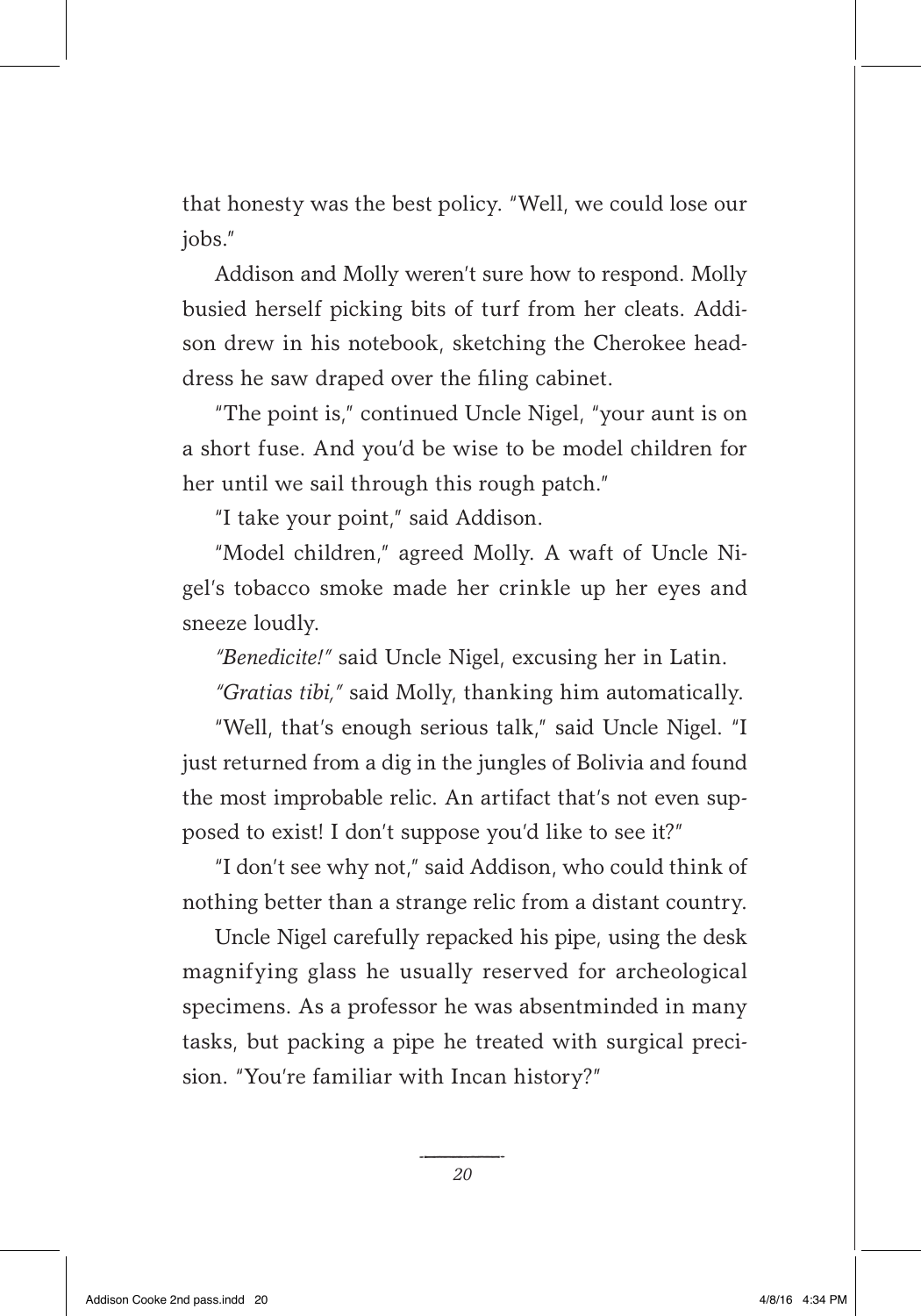"That's all Addison's been reading about since you left for Bolivia," answered Molly.

"Then you must know how the Incan Empire fell."

"A bit," said Addison.

"I'd like to hear it," said Molly.

Uncle Nigel struck a match and carefully puffed his antique pipe to life. Aside from his clothes and spectacles, he really owned very little from this century. With thunder rumbling outside like a distant cannonade, Uncle Nigel cleared his throat and began.

"Five hundred years ago, there lived the last king of the Incas . . ."

"King Atahualpa," Addison piped in.

"Precisely," Uncle Nigel nodded. "King Atahualpa battled with his own family for the right to his throne. It was a destructive war. By the time the Spanish conquistador Francisco Pizarro invaded Peru, Atahualpa's army was exhausted. Atahualpa tried to fight Pizarro alone, without the help of his family's armies. But Pizarro easily conquered the divided Incas and threw Atahualpa in a great dungeon . . ."

As Uncle Nigel talked, Addison's eyes darted to the shadowy corners of the office, containing relics from every era of history. Ancient maps, papyrus scrolls, and decaying mummies. Blood-encrusted samurai swords from feudal Japan. Maasai spears decorated in ostrich feathers.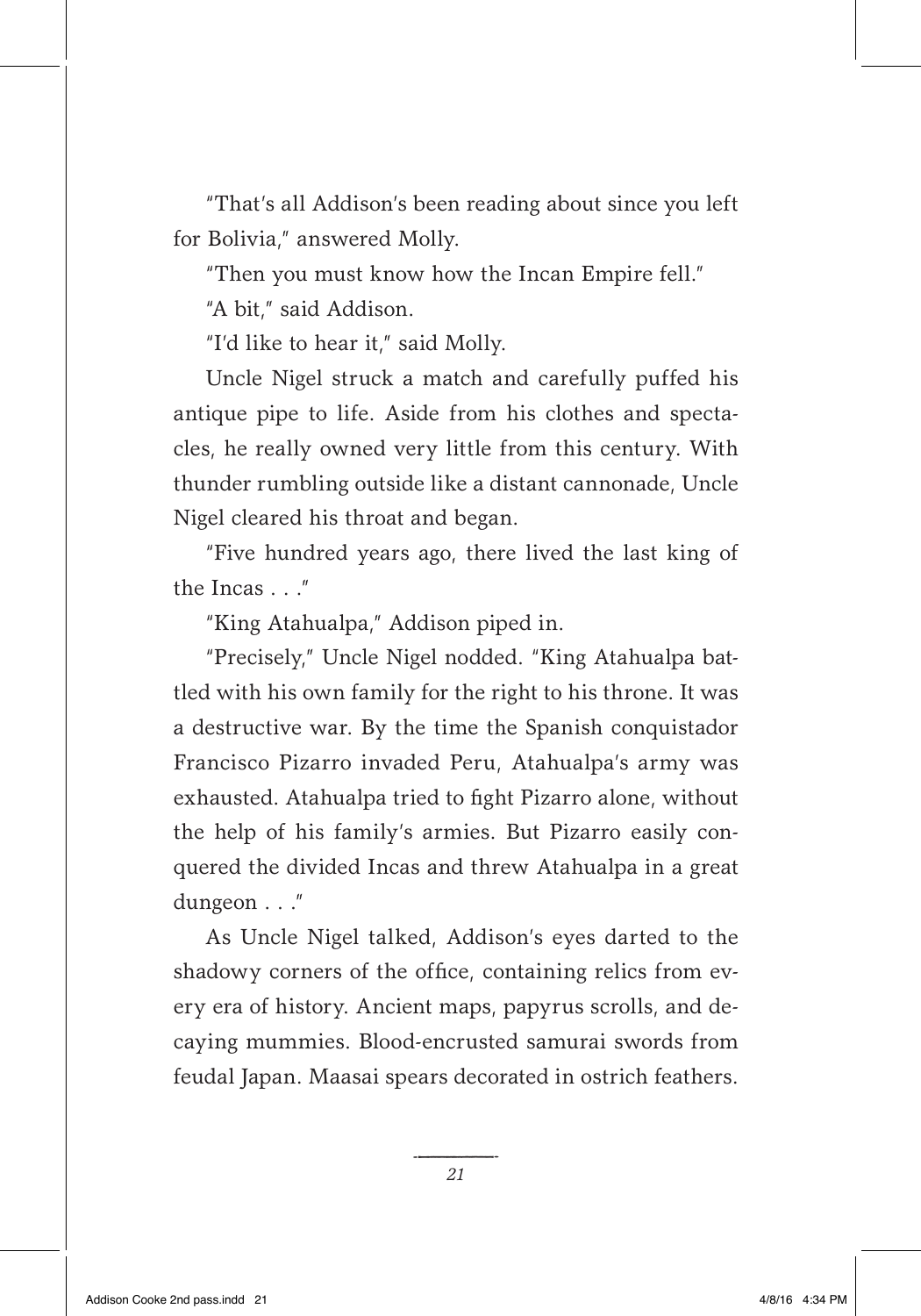The fossil skeleton of an extinct dodo bird. Even the tenfoot tusk of a narwhal, spiraled like a unicorn's horn.

"King Atahualpa bargained with Pizarro," continued Uncle Nigel. "The king offered to fill his dungeon once over with gold, and twice over with silver, if Pizarro would set him free. Pizarro only wanted treasure, and so immediately agreed. The Incas prepared the enormous ransom: gold vases filled with emeralds, silver chalices overflowing with rubies, and intricately carved golden statues of animals, birds, and the Incan gods. It took sixty thousand Incas to haul the seven hundred and fifty tons of gold across the empire and into Peru."

"How much is seven hundred and fifty tons of gold?" asked Molly.

Uncle Nigel drew on his pipe so the embers glowed. "Picture a hundred and fifty school buses filled with treasure."

PS 141 only had ten school buses. So Addison pictured a nearly endless line of school buses, heavy laden with gold, parked down the entire length of Central Park.

"At the last moment," Uncle Nigel went on, "Atahualpa's bickering family failed him one more time. His brother's army attacked Pizarro before the ransom could be delivered. So the Spanish conquistadors sacked the Incan army and called off the deal. Pizarro burned Atahualpa alive at the stake."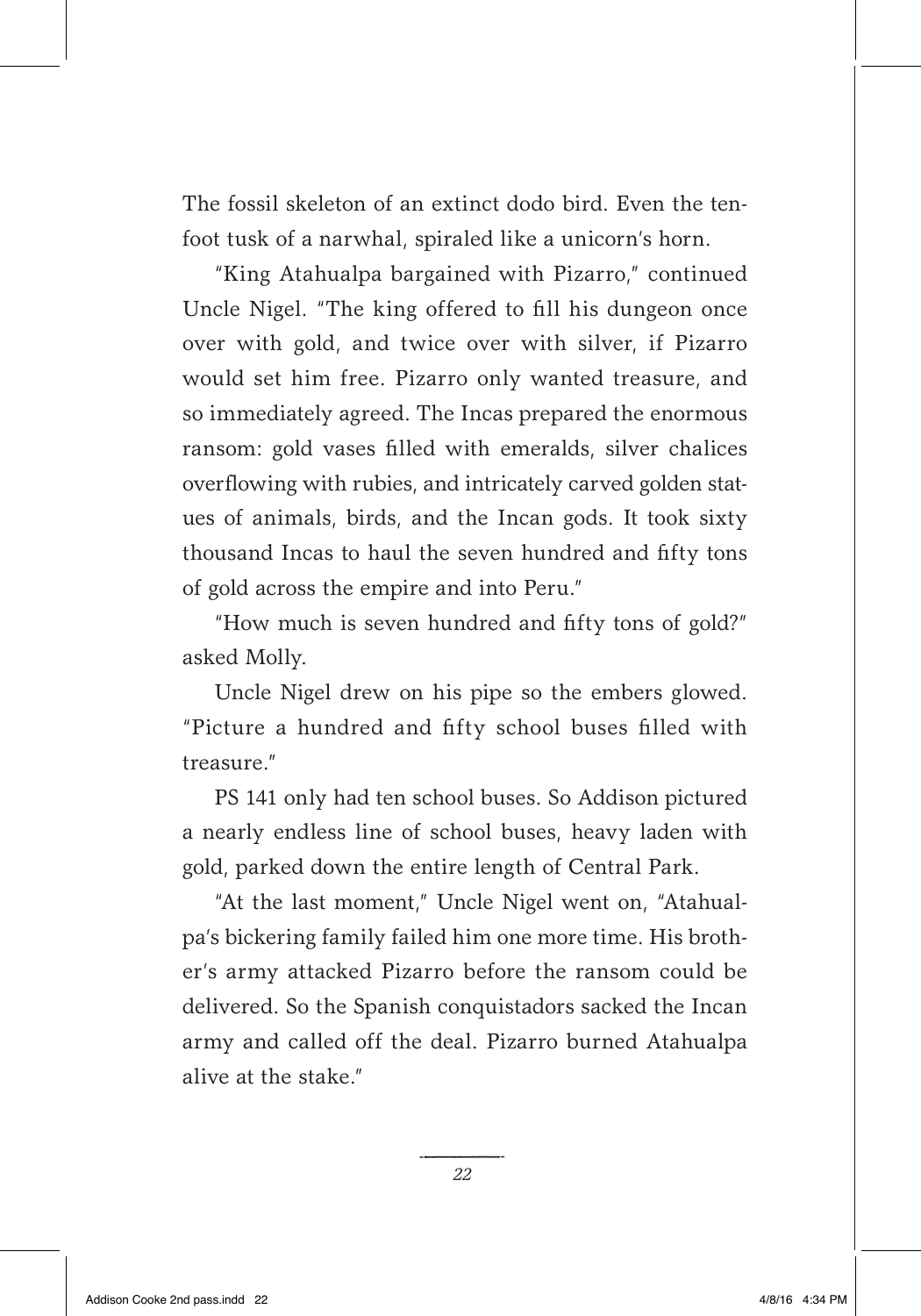Molly grimaced. Then crinkled up her nose and sneezed again.

"Lots of people were burned at the stake, Mo," said Addison. "It was a popular way to kill people during the Spanish Inquisition."

Uncle Nigel nodded and wound up his tale. "The Incas never delivered their treasure. Instead, they locked it away in a secret chamber and hid three keys across the Incan Empire. Each key contains a clue leading to the next. Locals believe Atahualpa's treasure is cursed . . . Fortune hunters have searched for it over the centuries, and none have returned alive. Legends say the treasure vault will open only for someone who has learned from King Atahualpa's mistakes."

Uncle Nigel gazed pensively at the red glow of his pipe. He blew thin curls of blue smoke from his nostrils that wafted slowly up to the shadowed recesses of the ceiling rafters.

"So what did you find on your dig in Bolivia?" Addison asked quietly.

"Oh, only this," replied Uncle Nigel, unlocking the safe behind his desk and removing a fragile wooden box. He pried opened the mildewed lid and tilted it to the light.

Addison's jaw dropped in amazement. Molly's followed suit. Inside the box lay an intricately carved stone, roughly the size of a large chess piece.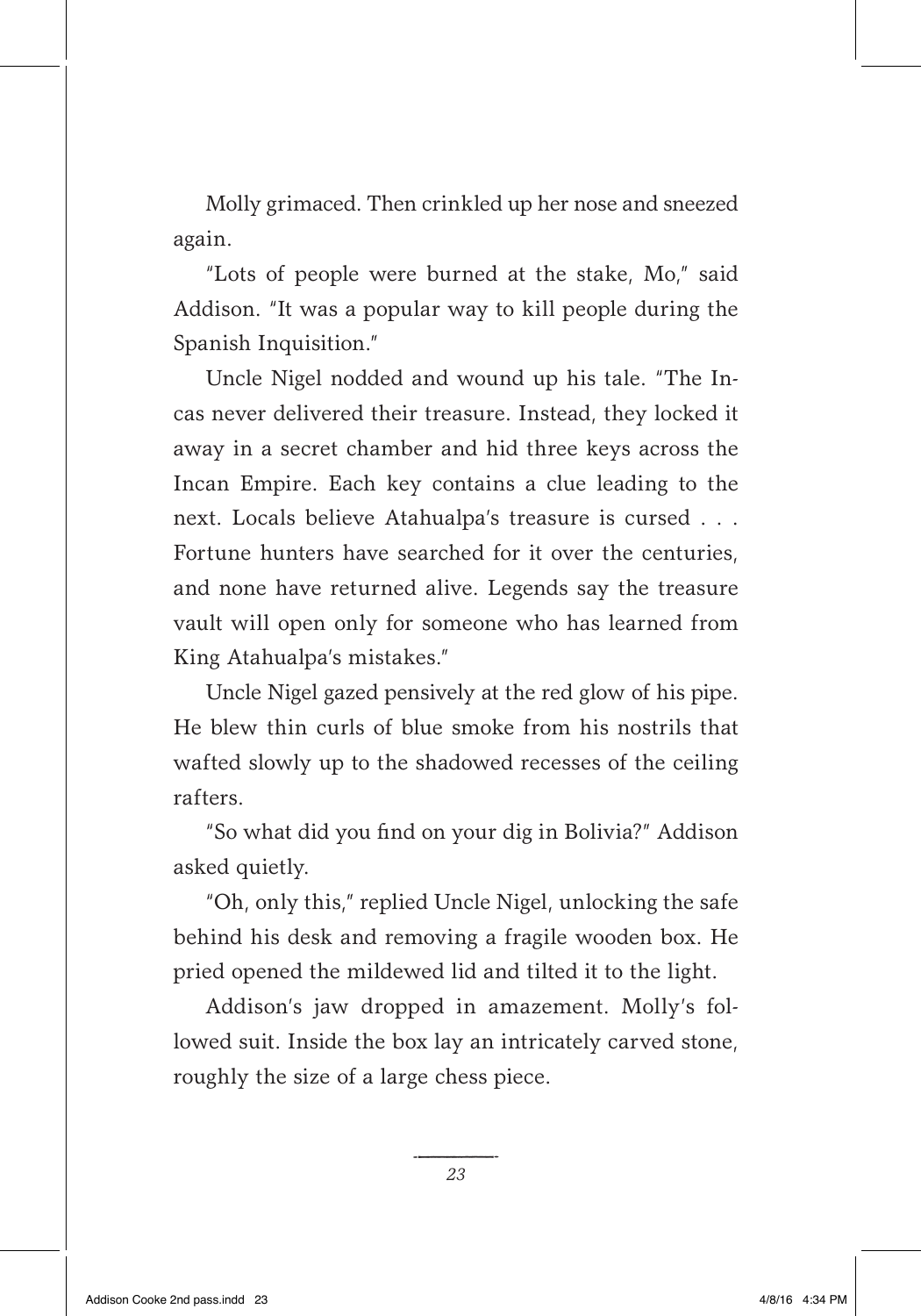"One of the three keys!" cried Addison.

More thunder broke outside the museum. It shook the walls, as if giants upstairs were rearranging their furniture, and repeatedly changing their mind on where to set the couch.

The wind howled so fiercely it could be heard even in the basement. Molly shivered. "Is it real?"

Uncle Nigel allowed himself a smile. "I'm pretty sure it is Atahualpa's first key," he replied, his precise Oxford accent elegantly slicing the words into perfect squares. "Though the key is made of stone, so we can't carbon-date it."

"More's the pity," said Addison.

"Luckily," continued Uncle Nigel, "whoever created the key dated it for us. The Spanish inscription says AD 1533 . . . the same year Atahualpa was murdered."

Addison flipped open his notebook. Using a method Uncle Nigel had taught him, he delicately flattened a blank page over the stone key and rubbed with the side of his pencil to trace an exact copy.

"If the legend is true," Uncle Nigel went on, "the riddle engraved on this first key leads to the second key. The second key leads to the third key. And the third key leads—"

"To the lost treasure of the Incas." Addison's mind reeled, dizzy with the thought. Never in his life had he wanted his uncle's job so badly.

Uncle Nigel carefully retrieved the key from Addison's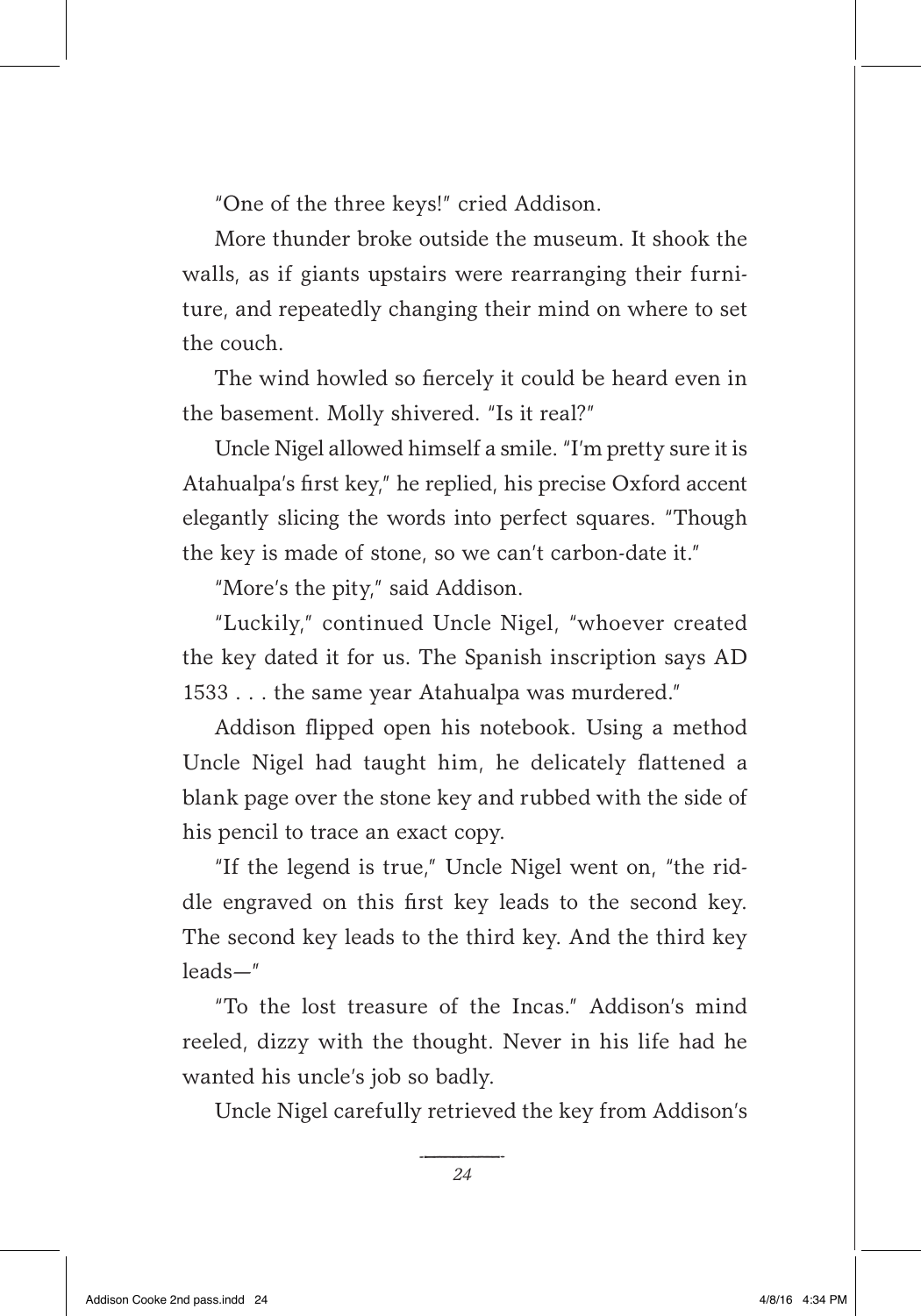grasp, cleaning it with a special brush from his desk. "Treasure hunters have searched in vain for the key for five hundred years," he said. "If the legends are true, the remaining clues to the treasure are still undisturbed, and, well, now you can understand why I have so much work to do. Archaeology is five percent field research and ninety-five percent paperwork. I need to get back to my reports."

"But it's dinnertime," Molly protested. "And we're starving."

"Plus, you deserve a celebration!" cried Addison. "Can we eat dinner in the prehistoric man diorama?"

"Maybe a picnic in the Roman court?" suggested Molly.

"Then we could watch the rainstorm from the greenhouse in the rooftop garden," offered Addison.

"Or go Rollerblading in the Chinese pagoda!"

"You know there's no Rollerblading in the pagoda," said Uncle Nigel, his eyes already fixed on his field notes. "And I'm sorry, guys, but I have too much work to have dinner with you." He tossed his wallet to Addison, who caught it one-handed. "Go grab yourselves some food from the vending machine down the hallway."

"But, Uncle Nigel—"

"I'm sorry. That's final."

Molly and Addison shared a look. Addison shrugged, and they shuffled out.

"You know the drill," called Uncle Nigel. "Don't visit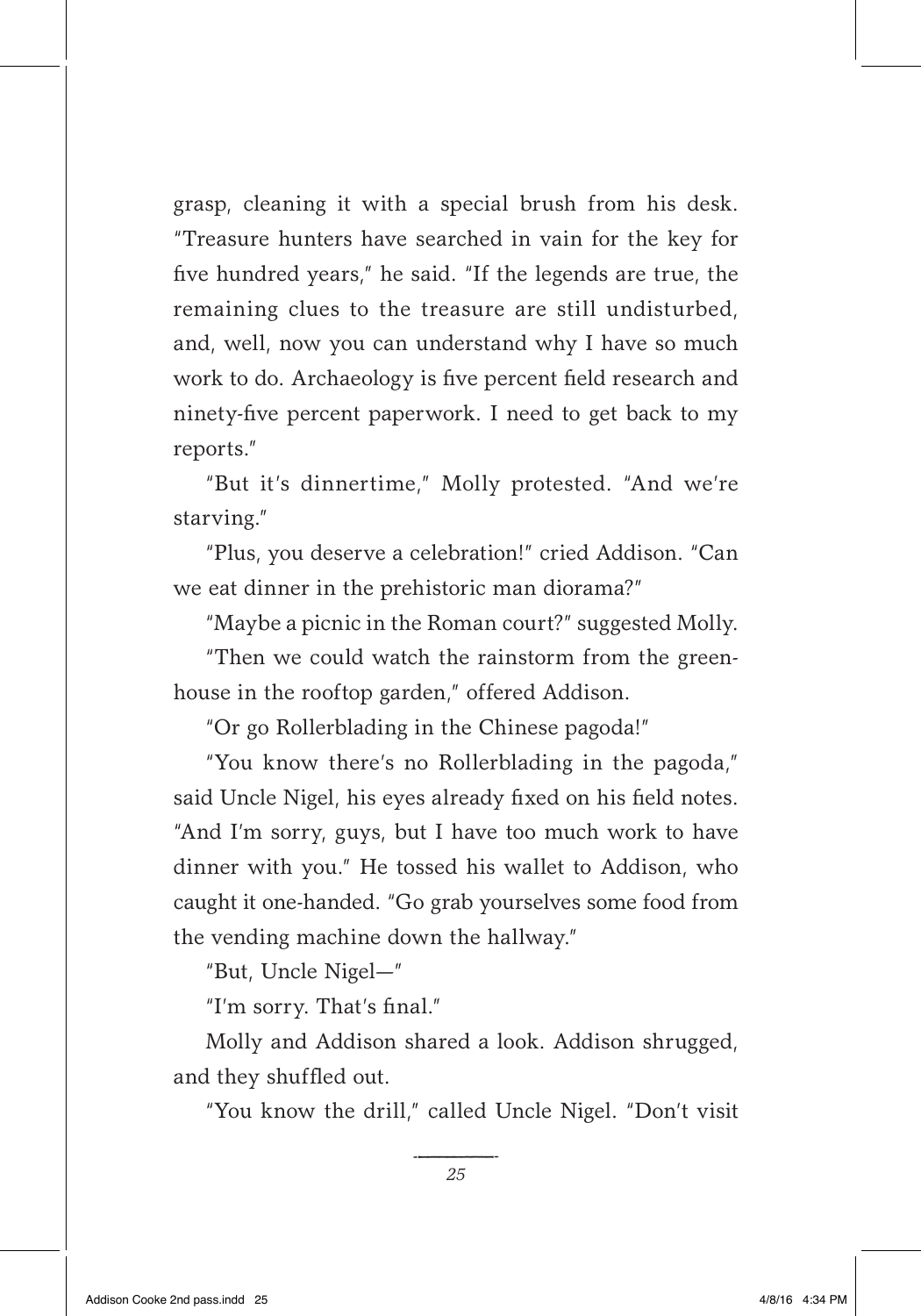the museum exhibits after dark. And whatever you do, don't touch anything!"

......

Molly and Addison took their time at the vending machine, debating which snacks might possibly fill them up for dinner. All at once, the lights flickered out, plunging the museum into darkness.

"I guess the storm knocked out the power," said Addison, invisible in the blackened corridor.

"You're a regular Sherlock Holmes," said Molly.

"If I could see you, I'd smack you."

"You wouldn't dare."

"That's true," admitted Addison.

Molly punched a few buttons on the dead vending machine. "Great. Now the vending machine doesn't work. We're going to starve to death in this museum. In a few days, they can add us to the mummy exhibit."

Even in the pitch dark, Addison could sense Molly rolling her eyes.

"This works in our favor, Molly. Let's go find Uncle Nigel—he has no choice but to buy us real food now."

Yet, as Addison crept back through the catacombs, Molly clutched him by the sleeve. "Did you hear that?" she whispered.

"Hear what?" Addison's voice echoed up and down the hollow corridor.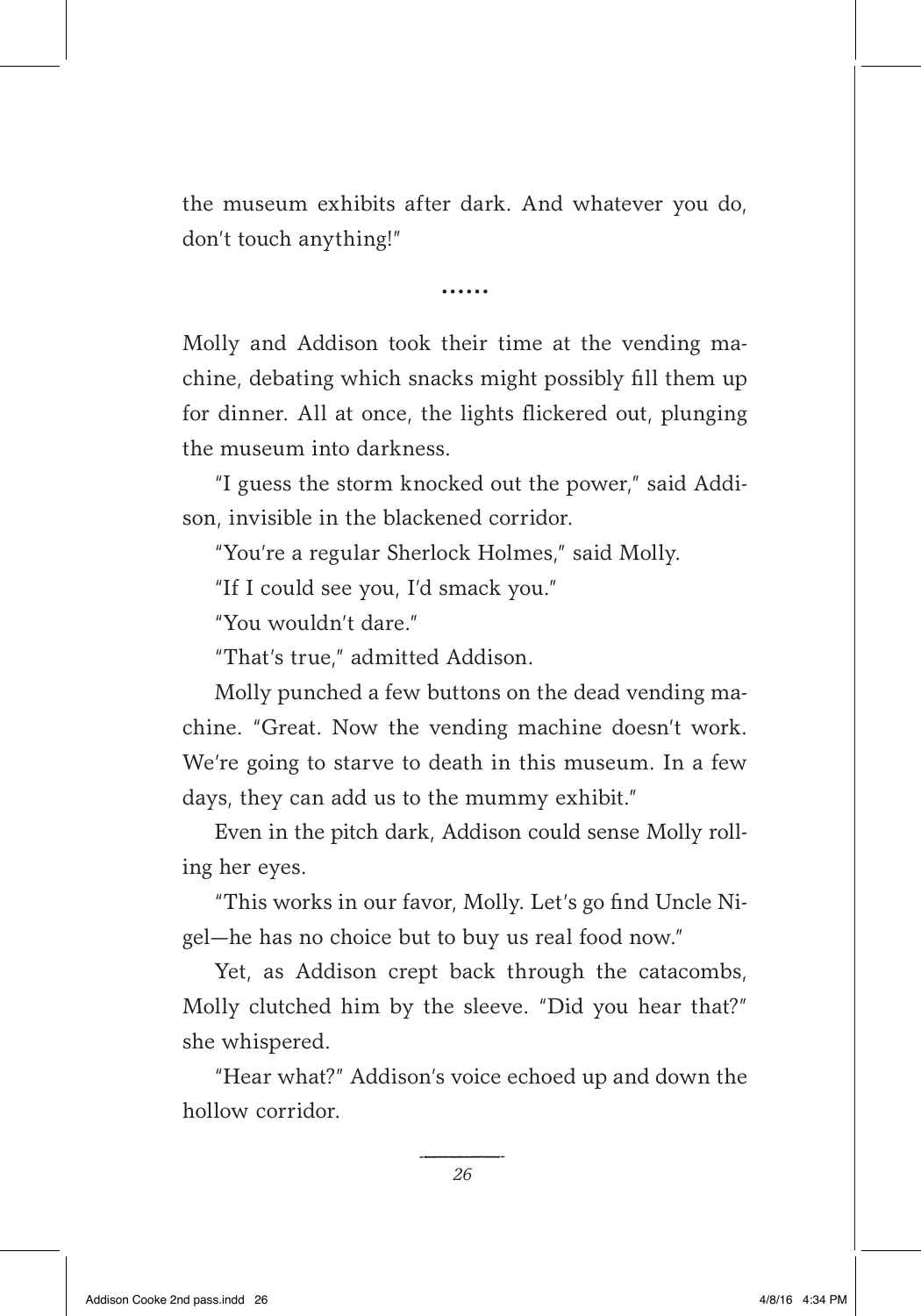"Shhh. Listen!"

Addison strained his ears over the grumbling thunder. And then he heard. The voices of men arguing in his uncle's office. The men's voices grew to angry shouts. And then Addison heard the violent clatter of furniture being smashed to pieces.

"C'mon," whispered Addison. "Quickly!" He felt his way along the dark corridor, Molly keeping pace. Up ahead, flashlight beams cut the darkness in Uncle Nigel's office. Addison had read enough about Native Americans to know to walk toe to heel when he needed absolute silence. He snuck up to the doorway and crouched low to **listen** 

"Is anyone else in the museum, Dr. Cooke?" asked a rumbling voice so deep it seemed to shake dust from the rafters. Addison searched his memory, but he had never heard the voice before.

"Yes, Professor Ragar," Uncle Nigel's voice answered, a little shakily. "There are eight armed night watchmen patrolling the museum. I'm sure they will find us soon."

"*Four* night watchmen," corrected the man called Professor Ragar. "And we have already taken care of them."

"My god, you killed them?"

"My men dearly wanted to. Begged me, they did. But for now, your watchmen are only unconscious." The professor's Russian accent was so thick you could cut it with a Cossack's saber.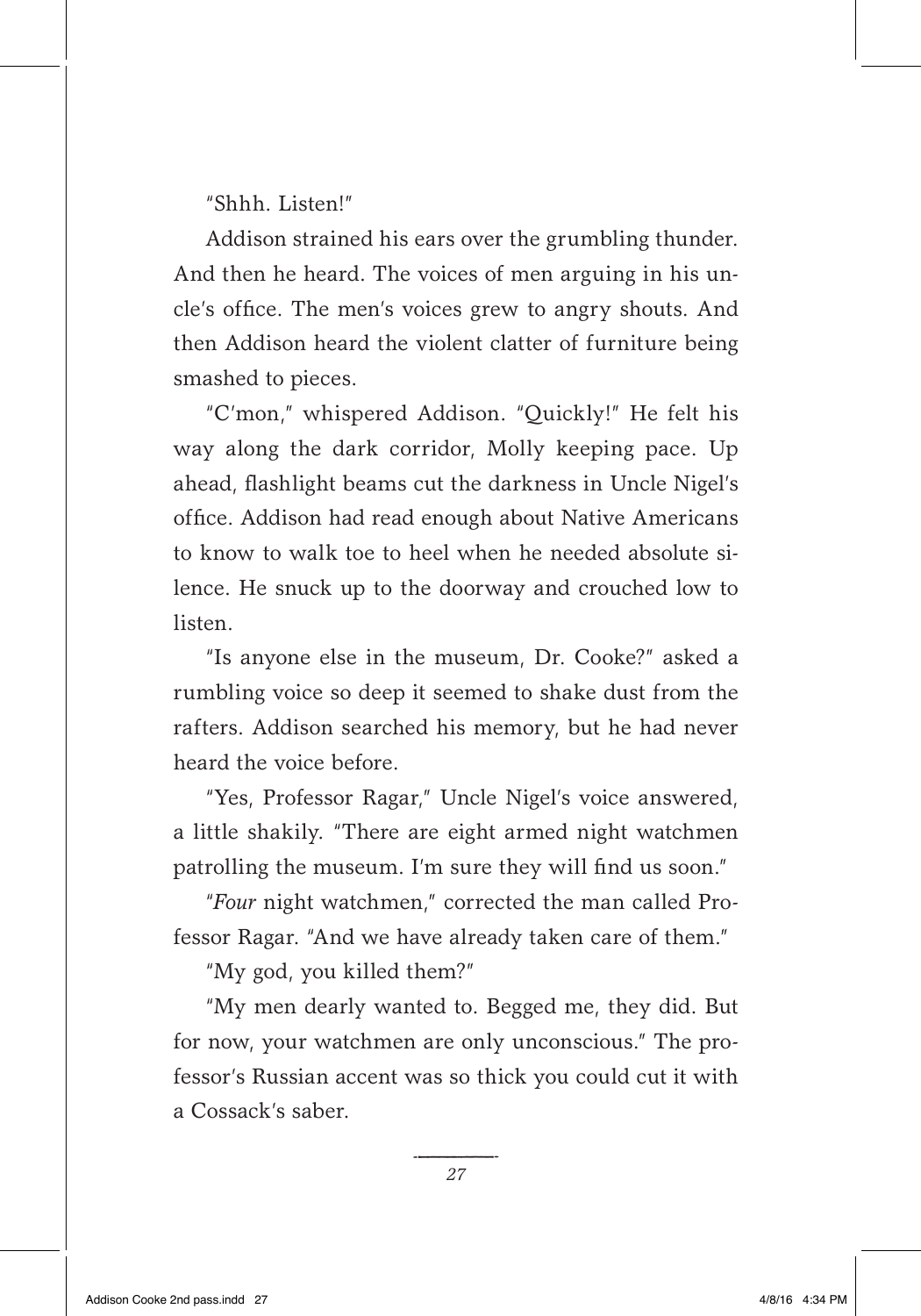"Then I guess it's just us left in the museum tonight," said Dr. Cooke.

"Good," Professor Ragar's voice purred, raising the hairs on the back of Addison's neck. "Dr. Cooke, I've tracked you all the way from Bolivia, at considerable expense, and I need everything tonight to run as smoothly as—how do you say?—a Swiss clock."

Addison crept silently into Uncle Nigel's office on his hands and knees, sticking to the shadows. He ducked behind an ancient Greek sarcophagus. Molly followed, heart thumping, moving as quietly as she could. When they peeked over the lid of the marble tomb, Addison and Molly saw a sight that froze the breath in their lungs.

Immense men in dark suits crowded the room. They held Uncle Nigel pinned down, his face pressed against his desk. Two upholstered Victorian chairs were smashed. Uncle Nigel's spectacles lay shattered on the floor. Flashlights were trained on his trembling face.

Professor Ragar stood in shadow. He wore an immaculately tailored gray suit with a matching gray ascot and a silver-tipped walking stick. Addison wasn't sure if the suit fabric was herringbone or glen plaid, but whoever this strange man was, Addison had to admit his taste was impeccable.

"Dr. Cooke," the professor continued, "you beat me to the Aztec treasure at the lost temple of Montezuma. You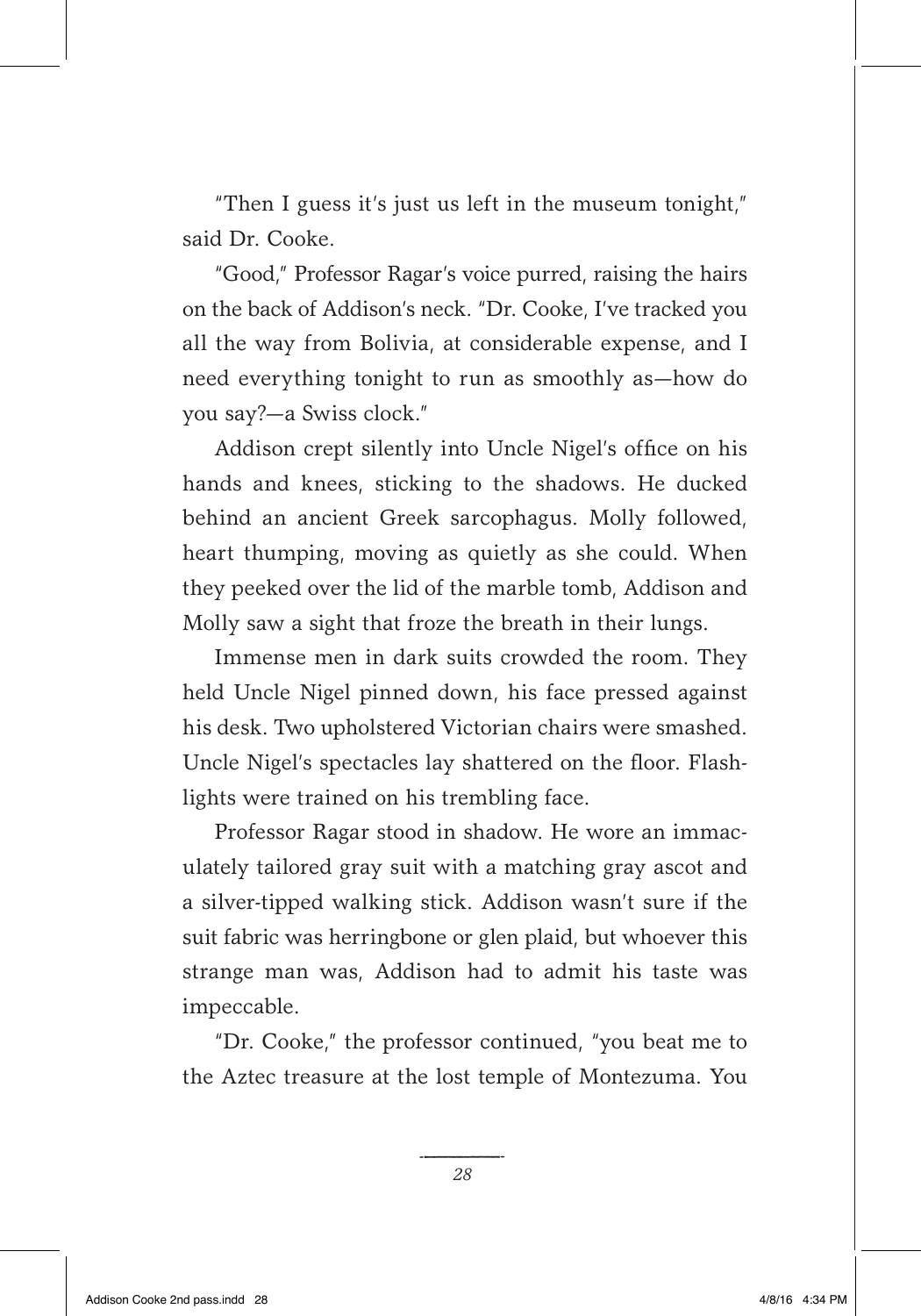beat me to the Egyptian treasure ship filled with Nubian gold at the bottom of that—how do you say?—*shark-infested* reef in the Red Sea. But now it is finally my turn." Ragar stepped forward, his cane tapping on the stone floor. He plucked Atahualpa's key from Uncle Nigel's grasp and held it aloft in one gloved hand so that it flickered in the golden yellow gleam of the flashlights.

Molly glanced at Addison behind the stone sarcophagus. She mouthed the words, *What do we do?*

Thoughts tumbled through Addison's head like circus acrobats. He and Molly could try to put up a fight . . . but Addison counted six giant guards, plus Ragar, and he didn't love those odds.

Calling the police seemed a Nobel Prize–worthy idea. But if he and Molly tried sneaking out of the office, Professor Ragar's men might discover them. There was nothing for it; they were stuck. Addison looked back at Molly and simply lifted a finger in the air, signaling for patience. They kept listening.

"I heard you were serving time in a Siberian prison," Uncle Nigel said behind clenched teeth, as Ragar's men shoved him roughly into a chair.

Professor Ragar nodded. "I was arrested in Bukhara. I tried stealing the Jewel of Trust from the Tower of Kalyan."

"Really? What happened?"

"My men betrayed me."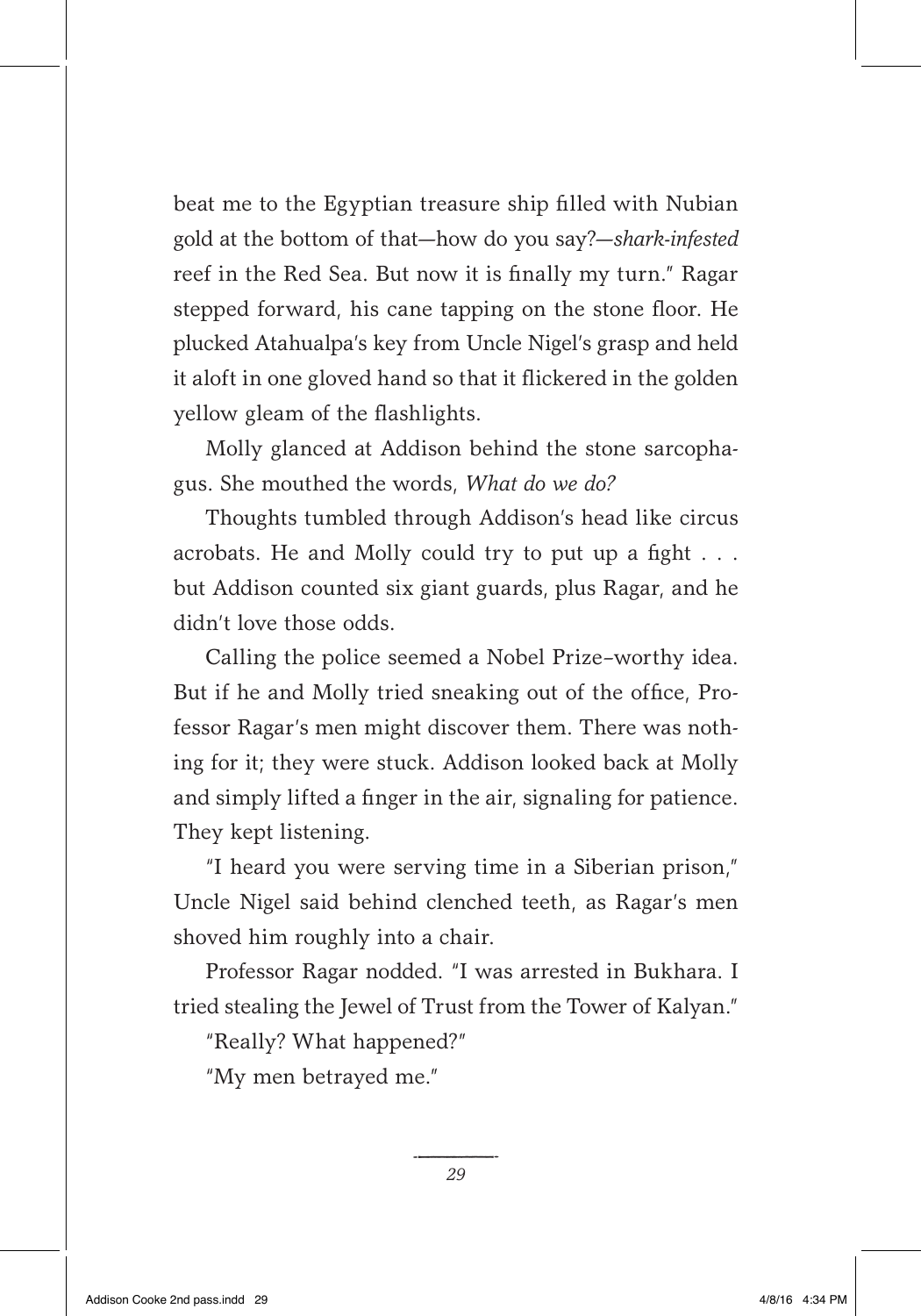Uncle Nigel paused to considered this. "You used to be a great archaeologist. What happened?"

"There's no money in it." Ragar gestured to the worn elbow patches on Uncle Nigel's threadbare jacket. "I'm sure you've noticed."

"For a thousand years, the Bukharans tossed criminals from the top of the Kalyan Tower, and you thought you could just waltz right in. Prison is better than you deserve."

Professor Ragar silenced Uncle Nigel with a hard slap to the face. "You are playing for time. Is there something you're not telling me, Dr. Cooke?"

Uncle Nigel did not answer.

Ragar slowly circled Uncle Nigel's desk and spotted his still-smoldering pipe. He placed the pipe between his own yellow teeth, drawing a luxuriant puff of smoke and smiling thinly in the gloom, his face still masked in darkness. "If there was anyone else in the museum, you would tell me, yes?"

"I'm alone here tonight," said Uncle Nigel firmly.

Behind the sarcophagus, Molly felt a sneeze coming on from the pipe smoke. She plugged her nose. Addison held his breath.

"Vladimir, you don't understand the Incan treasure or its value to history," Uncle Nigel continued, struggling to keep his voice steady.

"Seven hundred and fifty tons of silver, gold, emeralds,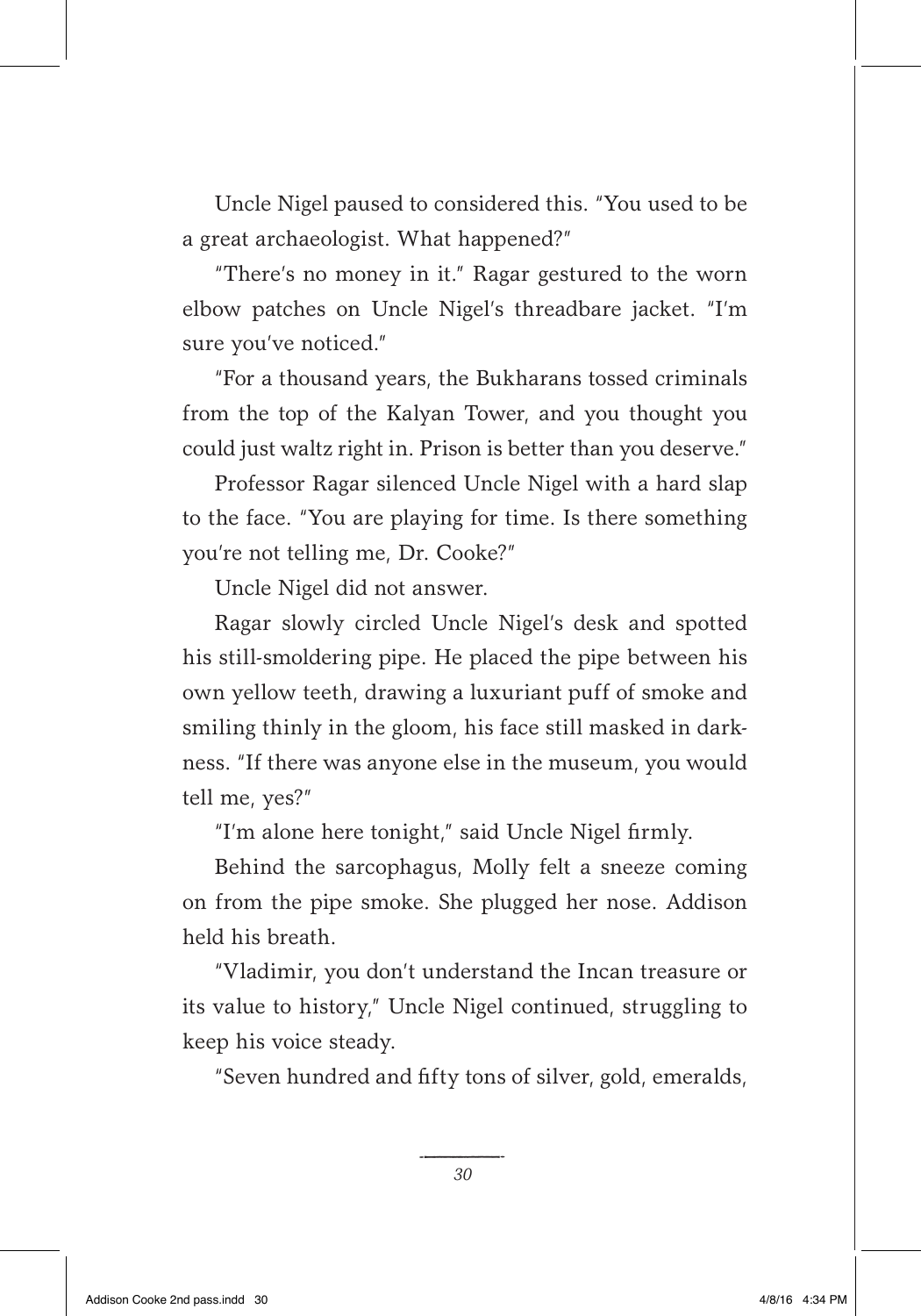rubies, sapphires, and pearls. I understand its value perfectly," Ragar hissed. He stepped forward into the crossing beams of the flashlights. His skin was as bone white as a vampire's; his piercing gray eyes flashing with anger. "Ten years I rotted in that hole. Ten Siberian winters." Ragar tapped his dress shoe with his silver-tipped cane. "I lost half my foot to frostbite. But I found my men." Ragar lifted the cane to gesture to the thick-browed men crowding the room. "Russian *vory*, all of them."

Uncle Nigel studied Ragar's mercenaries, prison tattoos peeking from their shirt collars and shirt cuffs. Skulls, iron crosses, and strange Cyrillic script inked on their necks and knuckles. He nodded. "Russian Mafia."

"Ten years we hunted rats in our cells to keep from starving. Ten years we licked ice from our prison bars to keep from dying of thirst. Together, we survived horrors you cannot imagine."

Ragar leaned close to Uncle Nigel, his face finally visible in the flickering light. From her hiding place, Molly stifled a gasp. The left side of Professor Ragar's face was marred by a savage burn scar. His jaw and cheek were a boiled, mottled red. "We have suffered enough. We have *earned* this treasure."

Uncle Nigel held Ragar's gaze and stared him down. "Atahualpa's treasure belongs to the South American people. You have no right to it."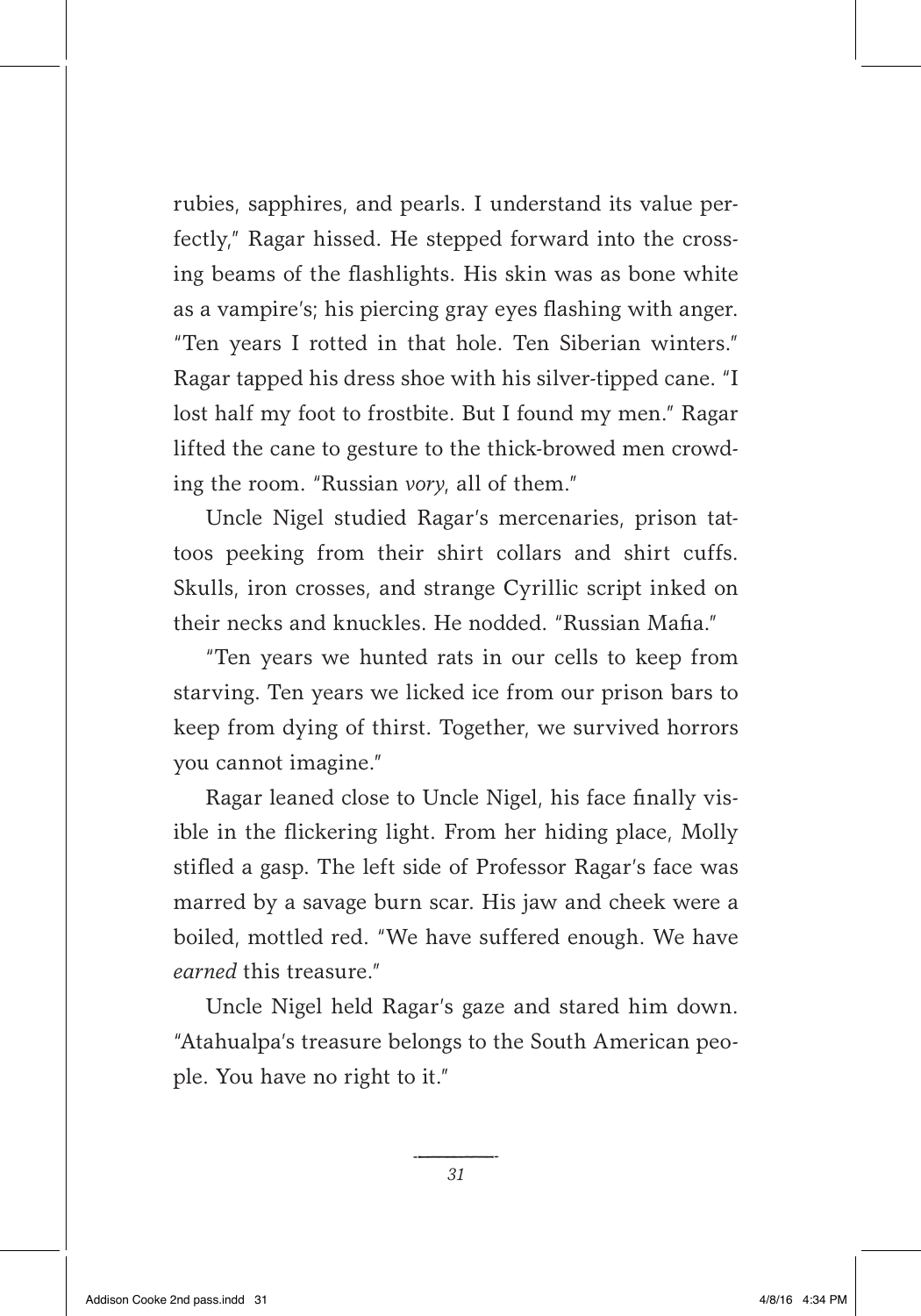Ragar tucked Atahualpa's key in his chest pocket and turned to his men. "Tie up the doctor."

The gang members yanked Uncle Nigel's arms behind his back and bound his wrists. Uncle Nigel twisted and struggled. "What do you need me for?"

"You, my old friend, are going to help me solve the riddles to the three Incan keys and find the treasure."

"You were an archaeologist once. You don't need my help."

"Incas were always your department, Dr. Cooke. You found the first key, no? And you will certainly help me if you hope to see your family again." Professor Ragar reclined in Uncle Nigel's chair, propped up his feet, and took another deep puff from Uncle Nigel's favorite pipe.

"Why are these men loyal to you, Vladimir?" asked Uncle Nigel. "They must know you're insane."

"When I freed them from prison, they made me their *pakhan*, their boss. They are mine, now."

"It's not too late to let me go."

The professor shook his head. "You know how I escaped the Siberian prison?" Ragar leaned close. "Malazar. He rescued me. And I rescued these men."

Uncle Nigel's eyebrows lifted in surprise. His face turned ghostly white. "You work for Malazar?"

Ragar nodded and slowly grinned.

From their hiding place, Molly looked at Addison. He shrugged. They kept on listening.